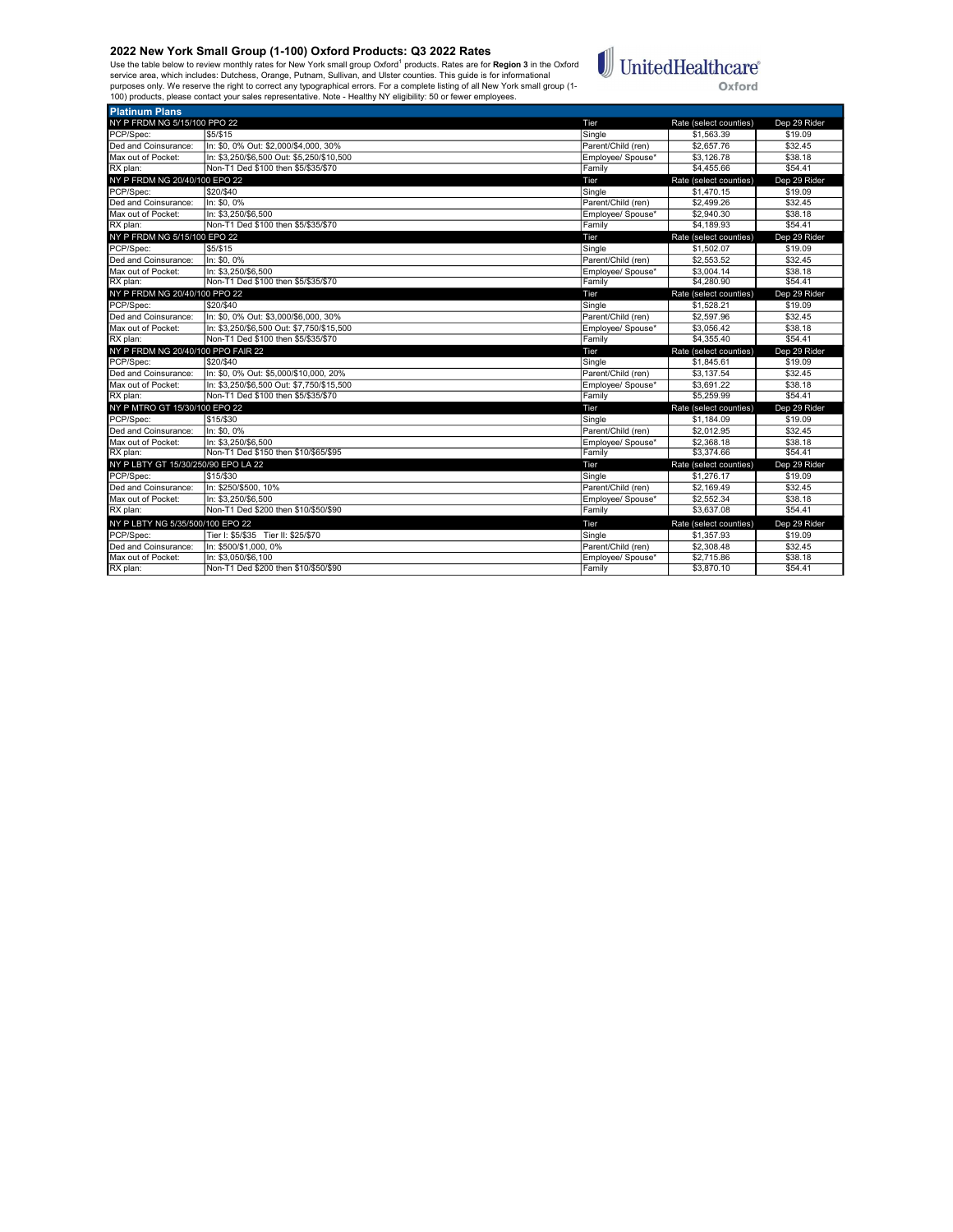Use the table below to review monthly rates for New York small group Oxford<sup>1</sup> products. Rates are for **Region 3** in the Oxford<br>service area, which includes: Dutchess, Orange, Putnam, Sullivan, and Ulster counties. This gu



| <b>Gold Plans</b>                              |                                                                 |                                         |                                      |                         |
|------------------------------------------------|-----------------------------------------------------------------|-----------------------------------------|--------------------------------------|-------------------------|
| NY G LBTY GT 30/60/1250/100 EPO 22             |                                                                 | Tier                                    | Rate (select counties)               | Dep 29 Rider            |
| PCP/Spec:                                      | \$30/\$60                                                       | Single                                  | \$1,147.56                           | \$19.09                 |
| Ded and Coinsurance:                           | In: \$1,250/\$2,500, 0%                                         | Parent/Child (ren)                      | \$1,950.85                           | \$32.45                 |
| Max out of Pocket:                             | In: \$6,400/\$12,800<br>Non-T1 Ded \$200 then \$10/\$50/\$90    | Emplovee/ Spouse*                       | \$2.295.12                           | \$38.18<br>\$54.41      |
| RX plan:                                       |                                                                 | Family                                  | \$3,270.55                           |                         |
| NY G FRDM NG 15/35/1750/90 EPO 22<br>PCP/Spec: | \$15/\$35                                                       | Tier<br>Single                          | Rate (select counties)<br>\$1,245.22 | Dep 29 Rider<br>\$19.09 |
| Ded and Coinsurance:                           | In: \$1,750/\$3,500, 10%                                        | Parent/Child (ren)                      | \$2,116.87                           | \$32.45                 |
| Max out of Pocket:                             | In: \$7,500/\$15,000                                            | Employee/ Spouse*                       | \$2,490.44                           | \$38.18                 |
| RX plan:                                       | Non-T1 Ded \$150 then \$10/\$40/\$80                            | Family                                  | \$3,548.88                           | \$54.41                 |
| NY G FRDM NG 25/40/1750/80 EPO 22              |                                                                 | Tier                                    | Rate (select counties)               | Dep 29 Rider            |
| PCP/Spec:                                      | \$25/\$40                                                       | Single                                  | \$1,235.07                           | \$19.09                 |
| Ded and Coinsurance:                           | In: \$1,750/\$3,500, 20%                                        | Parent/Child (ren)                      | \$2,099.62                           | \$32.45                 |
| Max out of Pocket:                             | In: \$6,000/\$12,000                                            | Employee/ Spouse*                       | \$2,470.14                           | \$38.18                 |
| RX plan:                                       | Non-T1 Ded \$150 then \$10/\$40/\$80                            | Family                                  | \$3,519.95                           | \$54.41                 |
| NY G FRDM NG 25/40/1500/80 PPO 22              |                                                                 | Tier                                    | Rate (select counties)               | Dep 29 Rider            |
| PCP/Spec:                                      | \$25/\$40<br>In: \$1,500/\$3,000, 20% Out: \$3,000/\$6,000, 40% | Single                                  | \$1,295.20                           | \$19.09                 |
| Ded and Coinsurance:<br>Max out of Pocket:     | In: \$6.800/\$13.600 Out: \$8.000/\$16.000                      | Parent/Child (ren)<br>Emplovee/ Spouse* | \$2,201.84<br>\$2,590.40             | \$32.45<br>\$38.18      |
| RX plan:                                       | Non-T1 Ded \$150 then \$10/\$40/\$80                            | Family                                  | \$3,691.32                           | \$54.41                 |
| NY G FRDM NG 50/50/1000/90 EPO 22              |                                                                 | Tier                                    | Rate (select counties)               | Dep 29 Rider            |
| PCP/Spec:                                      | \$50/\$50                                                       | Single                                  | \$1,259.04                           | \$19.09                 |
| Ded and Coinsurance:                           | In: \$1,000/\$2,000, 10%                                        | Parent/Child (ren)                      | $\overline{$2,140.37}$               | \$32.45                 |
| Max out of Pocket:                             | In: \$6,200/\$12,400                                            | Employee/ Spouse*                       | \$2,518.08                           | \$38.18                 |
| RX plan:                                       | Non-T1 Ded \$150 then \$10/\$40/\$80                            | Family                                  | \$3,588.26                           | \$54.41                 |
| NY G FRDM NG 1500/90 PPO HSA 22                |                                                                 | Tier                                    | Rate (select counties)               | Dep 29 Rider            |
| PCP/Spec:                                      | Deductible and Coinsurance                                      | Single                                  | \$1,229.77                           | \$19.09                 |
| Ded and Coinsurance:                           | In: \$1.500/\$3.000. 10% Out: \$3.000/\$6.000. 40%              | Parent/Child (ren)                      | \$2.090.61                           | \$32.45                 |
| Max out of Pocket:                             | In: \$5,500/\$11,000 Out: \$8,000/\$16,000                      | Employee/ Spouse*                       | \$2,459.54                           | \$38.18                 |
| RX plan:<br>NY G FRDM NG 1500/90 EPO HSA 22    | Ded Med/Rx then \$10/\$40/\$80                                  | Family                                  | \$3,504.84<br>Rate (select counties) | \$54.41<br>Dep 29 Rider |
| PCP/Spec:                                      | Deductible and Coinsurance                                      | Tier<br>Single                          | \$1,178.47                           | \$19.09                 |
| Ded and Coinsurance:                           | In: \$1,500/\$3,000, 10%                                        | Parent/Child (ren)                      | \$2,003.40                           | \$32.45                 |
| Max out of Pocket:                             | In: \$5,500/\$11,000                                            | Employee/ Spouse*                       | \$2,356.94                           | \$38.18                 |
| RX plan:                                       | Ded Med/Rx then \$10/\$40/\$80                                  | Family                                  | \$3,358.64                           | \$54.41                 |
| NY G MTRO GT 25/40/1250/80 EPO 22              |                                                                 | Tier                                    | Rate (select counties)               | Dep 29 Rider            |
| PCP/Spec:                                      | \$25/\$40                                                       | Single                                  | \$1,004.03                           | \$19.09                 |
| Ded and Coinsurance:                           | In: \$1,250/\$2,500, 20%                                        | Parent/Child (ren)                      | \$1,706.85                           | \$32.45                 |
| Max out of Pocket:                             | In: \$6.000/\$12.000                                            | Employee/ Spouse*                       | \$2,008.06                           | \$38.18                 |
| RX plan:                                       | Non-T1 Ded \$150 then \$10/\$65/\$95                            | Family                                  | \$2,861.49                           | \$54.41                 |
| NY G MTRO GT 25/40/600/80 EPO HNY 22           |                                                                 | Tier                                    | Rate (select counties)               | Dep 29 Rider            |
| PCP/Spec:<br>Ded and Coinsurance:              | \$25/\$40 after Deductible<br>In: \$600/\$1,200, 20%            | Single<br>Parent/Child (ren)            | \$861.09<br>\$1,463.85               | \$19.09<br>\$32.45      |
| Max out of Pocket:                             | In: \$4,000/\$8,000                                             | Employee/ Spouse*                       | \$1,722.18                           | \$38.18                 |
| RX plan:                                       | \$10/\$35/\$70                                                  | Family                                  | \$2,454.11                           | \$54.41                 |
| NY G LBTY NG 30/60/2000/70 EPO 22              |                                                                 | Tier                                    | Rate (select counties)               | Dep 29 Rider            |
| PCP/Spec:                                      | \$30/\$60                                                       | Single                                  | \$1,105.57                           | \$19.09                 |
| Ded and Coinsurance:                           | In: \$2,000/\$4,000, 30%                                        | Parent/Child (ren)                      | \$1,879.47                           | \$32.45                 |
| Max out of Pocket:                             | In: \$8,400/\$16,800                                            | Employee/ Spouse*                       | \$2,211.14                           | \$38.18                 |
| RX plan:                                       | Non-T1 Ded \$200 then \$10/\$50/\$90                            | Family                                  | \$3,150.87                           | \$54.41                 |
| NY G MTRO NG 25/40/1250/80 EPO ME 22           |                                                                 | Tier                                    | Rate (select counties)               | Dep 29 Rider            |
| PCP/Spec:                                      | \$25/\$40<br>In: \$1,250/\$2,500, 20%                           | Single<br>Parent/Child (ren)            | \$1,040.18<br>\$1.768.31             | \$19.09                 |
| Ded and Coinsurance:<br>Max out of Pocket:     | In: \$6,000/\$12,000                                            | Emplovee/ Spouse*                       | \$2.080.36                           | \$32.45<br>\$38.18      |
| RX plan:                                       | Non-T1 Ded \$150 then \$10/\$65/\$95                            | Family                                  | \$2.964.51                           | \$54.41                 |
| NY G FRDM NG 30/60/2250/70 EPO 22              |                                                                 | Tier                                    | Rate (select counties)               | Dep 29 Rider            |
| PCP/Spec:                                      | \$30/\$60                                                       | Single                                  | \$1,162.12                           | \$19.09                 |
| Ded and Coinsurance:                           | In: \$2,250/\$4,500, 30%                                        | Parent/Child (ren)                      | \$1,975.60                           | \$32.45                 |
| Max out of Pocket:                             | In: \$8.700/\$17.400                                            | Employee/ Spouse*                       | \$2,324.24                           | \$38.18                 |
| RX plan:                                       | Non-T1 Ded \$150 then \$10/\$40/\$80                            | Family                                  | \$3,312.04                           | \$54.41                 |
| NY G LBTY<br>וטכוכג טוו                        | IUU EPU Z <i>U Z</i> Z                                          | <u>rer</u>                              | Rate (select counties                | peb sa kige             |
| PCP/Spec:                                      | \$25/\$50                                                       | Single<br>Parent/Child (ren)            | \$1,254.03                           | \$19.09                 |
| Ded and Coinsurance:<br>Max out of Pocket:     | In: \$0, 0%<br>In: \$6,000/\$12,000                             | Employee/ Spouse*                       | \$2,131.85<br>\$2,508.06             | \$32.45<br>\$38.18      |
| RX plan:                                       | Non-T1 Ded \$200 then \$10/\$50/\$90                            | Family                                  | \$3,573.99                           | \$54.41                 |
| NY G LBTY NG 1500/90 EPO HSAM 22               |                                                                 | Tier                                    | Rate (select counties)               | Dep 29 Rider            |
| PCP/Spec:                                      | Deductible and Coinsurance                                      | Single                                  | \$1,119.24                           | \$19.09                 |
| Ded and Coinsurance:                           | In: \$1,500/\$3,000, 10%                                        | Parent/Child (ren)                      | \$1,902.71                           | \$32.45                 |
| Max out of Pocket:                             | In: \$5,500/\$11,000                                            | Emplovee/ Spouse*                       | \$2,238.48                           | \$38.18                 |
| RX plan:                                       | Ded Med/Rx then \$10/\$50/\$90                                  | Family                                  | \$3,189.83                           | \$54.41                 |
| NY G LBTY NG 20/40/2000/80 EPO 22              |                                                                 | Tier                                    | Rate (select counties)               | Dep 29 Rider            |
| PCP/Spec:                                      | Tier I: \$20/\$40 Tier II: \$40/\$80                            | Single                                  | \$1,117.10                           | \$19.09                 |
| Ded and Coinsurance:                           | In: \$2,000/\$4,000, 20%                                        | Parent/Child (ren)                      | \$1,899.07                           | \$32.45                 |
| Max out of Pocket:                             | In: \$8.500/\$17.000<br>Non-T1 Ded \$200 then \$10/\$50/\$90    | Employee/ Spouse*                       | \$2,234.20<br>\$3,183.74             | \$38.18<br>\$54.41      |
| RX plan:<br>NY G FRDM NG 1750/100 EPO HSAM 22  |                                                                 | Family<br>Tier                          | Rate (select counties)               | Dep 29 Rider            |
| PCP/Spec:                                      | Deductible and Coinsurance                                      | Single                                  | \$1,198.92                           | \$19.09                 |
| Ded and Coinsurance:                           | In: \$1,750/\$3,500, 0%                                         | Parent/Child (ren)                      | \$2,038.16                           | \$32.45                 |
| Max out of Pocket:                             | In: \$6,800/\$13,600                                            | Employee/ Spouse*                       | \$2,397.84                           | \$38.18                 |
| RX plan:                                       | Ded Med/Rx then \$10/\$40/\$80                                  | Family                                  | \$3,416.92                           | \$54.41                 |
| NY G FRDM NG 25/50/100 EPO 22                  |                                                                 | Tier                                    | Rate (select counties)               | Dep 29 Rider            |
| PCP/Spec:                                      | \$25/\$50                                                       | Single                                  | \$1,325.27                           | \$19.09                 |
| Ded and Coinsurance:                           | In: \$0, 0%                                                     | Parent/Child (ren)                      | \$2,252.96                           | \$32.45                 |
| Max out of Pocket:                             | In: \$6,000/\$12,000                                            | Employee/ Spouse*                       | \$2,650.54                           | \$38.18                 |
| RX plan:                                       | Non-T1 Ded \$150 then \$10/\$65/\$95                            | Family                                  | \$3,777.02                           | \$54.41                 |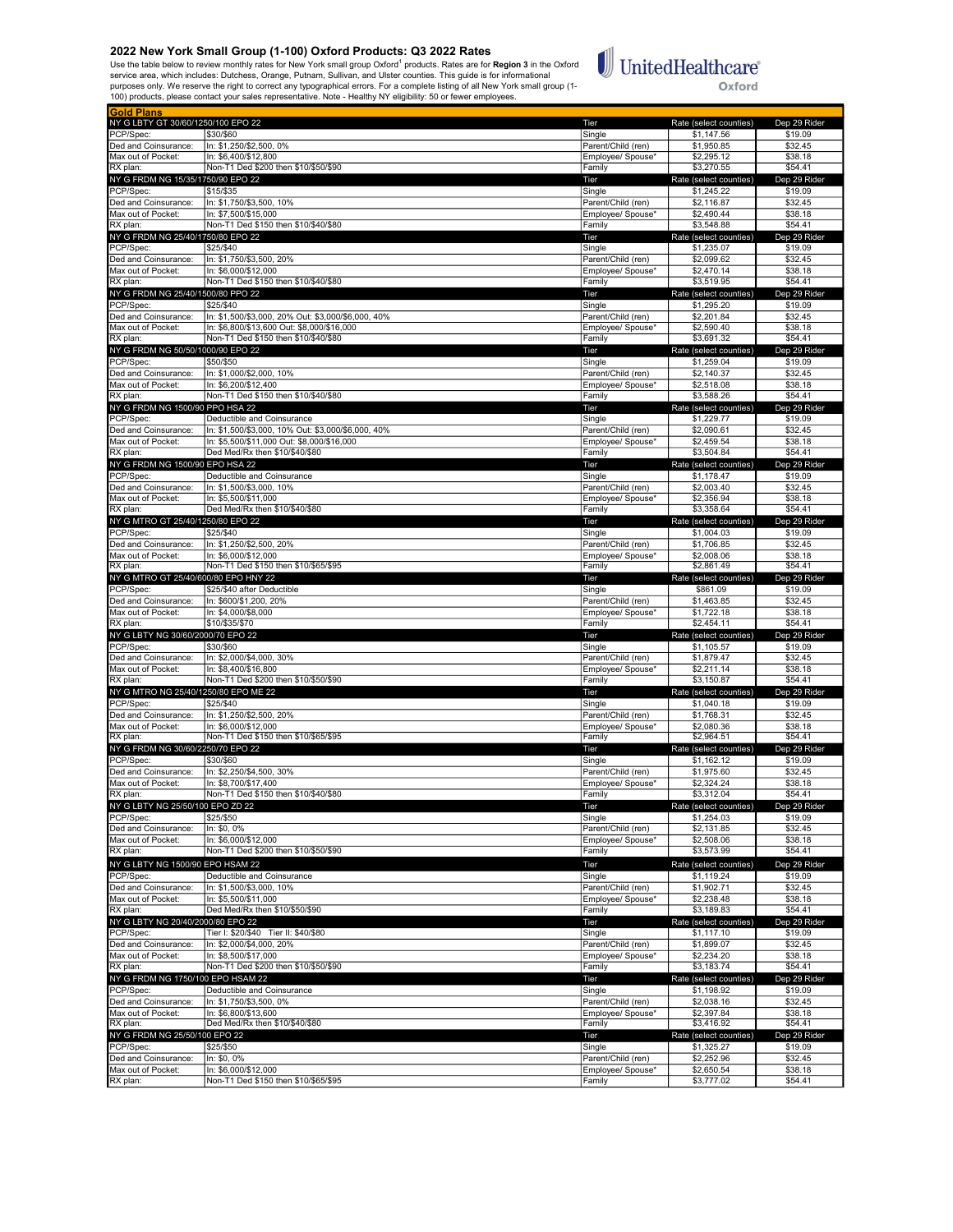Use the table below to review monthly rates for New York small group Oxford<sup>1</sup> products. Rates are for **Region 3** in the Oxford<br>service area, which includes: Dutchess, Orange, Putnam, Sullivan, and Ulster counties. This gu



| <b>Silver Plans</b>                            |                                                                               |                                         |                                      |                         |
|------------------------------------------------|-------------------------------------------------------------------------------|-----------------------------------------|--------------------------------------|-------------------------|
| NY S LBTY NG 40/70/3000/65 EPO 22              |                                                                               | Tier                                    | Rate (select counties)               | Dep 29 Rider            |
| PCP/Spec:                                      | \$40/\$70                                                                     | Single                                  | \$984.42                             | \$19.09                 |
| Ded and Coinsurance:                           | In: \$3,000/\$6,000, 35%                                                      | Parent/Child (ren)                      | \$1,673.51                           | \$32.45                 |
| Max out of Pocket:                             | In: \$8,700/\$17,400                                                          | Employee/ Spouse*                       | \$1,968.84                           | \$38.18                 |
| RX plan:                                       | Non-T1 Ded \$200 then \$10/\$50/\$90                                          | Family                                  | \$2,805.60                           | \$54.41                 |
| NY S FRDM NG 40/70/3000/65 EPO 22<br>PCP/Spec: | \$40/\$70                                                                     | Tier<br>Single                          | Rate (select counties)<br>\$1,040.22 | Dep 29 Rider            |
| Ded and Coinsurance:                           | In: \$3,000/\$6,000, 35%                                                      | Parent/Child (ren)                      | \$1,768.37                           | \$19.09<br>\$32.45      |
| Max out of Pocket:                             | In: \$8.700/\$17.400                                                          | Employee/ Spouse*                       | \$2.080.44                           | \$38.18                 |
| RX plan:                                       | Non-T1 Ded \$200 then \$10/\$40/\$80                                          | Family                                  | \$2,964.63                           | \$54.41                 |
| NY S LBTY NG 30/75/3500/60 EPO 22              |                                                                               | Tier                                    | Rate (select counties)               | Dep 29 Rider            |
| PCP/Spec:                                      | \$30/\$75                                                                     | Single                                  | \$963.98                             | \$19.09                 |
| Ded and Coinsurance:                           | In: \$3,500/\$7,000, 40%                                                      | Parent/Child (ren)                      | \$1,638.77                           | \$32.45                 |
| Max out of Pocket:                             | In: \$8,700/\$17,400<br>Non-T1 Ded \$200 then \$10/\$50/50%, max 800%         | Employee/ Spouse*                       | \$1,927.96<br>\$2,747.34             | \$38.18<br>\$54.41      |
| RX plan:<br>NY S MTRO GT 30/80/3500/70 EPO 22  |                                                                               | Family<br>Tier                          | Rate (select counties)               | Dep 29 Rider            |
| PCP/Spec:                                      | \$30/\$80                                                                     | Single                                  | \$834.52                             | \$19.09                 |
| Ded and Coinsurance:                           | In: \$3,500/\$7,000, 30%                                                      | Parent/Child (ren)                      | \$1,418.68                           | \$32.45                 |
| Max out of Pocket:                             | In: \$8,700/\$17,400                                                          | Employee/ Spouse*                       | \$1,669.04                           | \$38.18                 |
| RX plan:                                       | Non-T1 Ded \$150 then \$10/\$65/\$95                                          | Family                                  | \$2,378.38                           | \$54.41                 |
| NY S FRDM NG 30/60/2000/80 PPO HSA 22          |                                                                               | Tier                                    | Rate (select counties)               | Dep 29 Rider            |
| PCP/Spec:                                      | \$30/\$60 after Deductible                                                    | Single                                  | \$1,093.83                           | \$19.09                 |
| Ded and Coinsurance:                           | In: \$2,000/\$4,000, 20% Out: \$4,000/\$8,000, 50%                            | Parent/Child (ren)                      | \$1,859.51                           | \$32.45                 |
| Max out of Pocket:<br>RX plan:                 | In: \$6,900/\$13,800 Out: \$10,500/\$21,000<br>Ded Med/Rx then \$10/\$40/\$80 | Employee/ Spouse*<br>Family             | \$2,187.66<br>\$3,117.42             | \$38.18<br>\$54.41      |
| NY S LBTY GT 25/50/4500/50 EPO 22              |                                                                               | Tier                                    | Rate (select counties)               | Dep 29 Rider            |
| PCP/Spec:                                      | \$25/\$50                                                                     | Single                                  | \$945.74                             | \$19.09                 |
| Ded and Coinsurance:                           | In: \$4,500/\$9,000, 50%                                                      | Parent/Child (ren)                      | \$1,607.76                           | \$32.45                 |
| Max out of Pocket:                             | In: \$8,700/\$17,400                                                          | Employee/ Spouse*                       | \$1,891.48                           | \$38.18                 |
| RX plan:                                       | Non-T1 Ded \$200 then \$10/\$50/\$90                                          | Family                                  | \$2,695.36                           | \$54.41                 |
| NY S FRDM NG 40/70/3000/65 PPO 22              |                                                                               | Tier                                    | Rate (select counties)               | Dep 29 Rider            |
| PCP/Spec:<br>Ded and Coinsurance:              | \$40/\$70<br>In: \$3,000/\$6,000, 35% Out: \$4,000/\$8,000, 50%               | Single<br>Parent/Child (ren)            | \$1,090.99<br>\$1,854.68             | \$19.09<br>\$32.45      |
| Max out of Pocket:                             | In: \$8,700/\$17,400 Out: \$10,500/\$21,000                                   | Employee/ Spouse*                       | \$2,181.98                           | \$38.18                 |
| RX plan:                                       | Non-T1 Ded \$200 then \$10/\$40/\$80                                          | Family                                  | \$3,109.32                           | \$54.41                 |
| NY S FRDM NG 25/50/2250/80 EPO HSA 22          |                                                                               | Tier                                    | Rate (select counties)               | Dep 29 Rider            |
| PCP/Spec:                                      | \$25/\$50 after Deductible                                                    | Single                                  | \$1.051.11                           | \$19.09                 |
| Ded and Coinsurance:                           | In: \$2,250/\$4,500, 20%                                                      | Parent/Child (ren)                      | \$1,786.89                           | \$32.45                 |
| Max out of Pocket:                             | In: \$6,900/\$13,800                                                          | Employee/ Spouse*                       | \$2,102.22                           | \$38.18                 |
| RX plan:<br>NY S FRDM NG 2000/70 EPO HSA 22    | Ded Med/Rx then \$10/\$40/\$80                                                | Family                                  | \$2,995.66                           | \$54.41<br>Dep 29 Rider |
| PCP/Spec:                                      | Deductible and Coinsurance                                                    | Tier<br>Single                          | Rate (select counties)<br>\$1,031.78 | \$19.09                 |
| Ded and Coinsurance:                           | In: \$2,000/\$4,000, 30%                                                      | Parent/Child (ren)                      | \$1,754.03                           | \$32.45                 |
| Max out of Pocket:                             | In: \$7,050/\$14,100                                                          | Employee/ Spouse*                       | \$2,063.56                           | \$38.18                 |
| RX plan:                                       | Ded Med/Rx then \$10/\$40/\$80                                                | Family                                  | \$2,940.57                           | \$54.41                 |
| NY S MTRO NG 30/80/3500/70 EPO ME 22           |                                                                               | Tier                                    | Rate (select counties)               | Dep 29 Rider            |
| PCP/Spec:                                      | \$30/\$80                                                                     | Single                                  | \$864.57                             | \$19.09                 |
| Ded and Coinsurance:                           | In: \$3,500/\$7,000, 30%                                                      | Parent/Child (ren)                      | \$1,469.77                           | \$32.45                 |
| Max out of Pocket:<br>RX plan:                 | In: \$8,700/\$17,400<br>Non-T1 Ded \$150 then \$10/\$65/\$95                  | Employee/ Spouse*<br>Family             | \$1,729.14<br>\$2,464.02             | \$38.18<br>\$54.41      |
| NY S LBTY NG 25/50/2500/80 EPO HSA 22          |                                                                               | Tier                                    | Rate (select counties)               | Dep 29 Rider            |
| PCP/Spec:                                      | \$25/\$50 after Deductible                                                    | Single                                  | \$983.56                             | \$19.09                 |
| Ded and Coinsurance:                           | In: \$2,500/\$5,000, 20%                                                      | Parent/Child (ren)                      | \$1,672.05                           | \$32.45                 |
| Max out of Pocket:                             | In: \$6,900/\$13,800                                                          | Employee/ Spouse*                       | \$1,967.12                           | \$38.18                 |
| RX plan:                                       | Ded Med/Rx then \$10/\$50/\$90                                                | Family                                  | \$2,803.15                           | \$54.41                 |
| NY S MTRO GT 35/50/3500/70 EPO HSA 22          |                                                                               | Tier                                    | Rate (select counties)               | Dep 29 Rider            |
| PCP/Spec:                                      | \$35/\$50 after Deductible                                                    | Single                                  | \$793.34                             | \$19.09                 |
| Ded and Coinsurance:<br>Max out of Pocket:     | In: \$3,500/\$7,000, 30%<br>In: \$7,050/\$14,100                              | Parent/Child (ren)<br>Employee/ Spouse* | \$1,348.68<br>\$1,586.68             | \$32.45<br>\$38.18      |
| RX plan:                                       | Ded Med/Rx then \$10/\$65/50%, max \$800                                      | Family                                  | \$2,261.02                           | \$54.41                 |
| NY S MTRO NG 50/100/100 EPO ZD 22              |                                                                               | Tier                                    | Rate (select counties)               | Dep 29 Rider            |
| PCP/Spec:                                      | \$50/\$100                                                                    | Single                                  | \$970.79                             | \$19.09                 |
| Ded and Coinsurance:                           | In: \$0, 0%                                                                   | Parent/Child (ren)                      | \$1,650.34                           | \$32.45                 |
| Max out of Pocket:                             | In: \$8,700/\$17,400                                                          | Employee/ Spouse*                       | \$1,941.58                           | \$38.18                 |
| RX plan:<br>NY S LBTY NG 4000/80 EPO HSAM 22   | Non-T1 Ded \$150 then \$10/\$65/\$95                                          | Family<br>Tier                          | \$2,766.75<br>Rate (select counties) | \$54.41<br>Dep 29 Rider |
| PCP/Spec:                                      | Deductible and Coinsurance                                                    | Single                                  | \$924.80                             | \$19.09                 |
| Ded and Coinsurance:                           | In: \$4,000/\$8,000, 20%                                                      | Parent/Child (ren)                      | \$1,572.16                           | \$32.45                 |
| Max out of Pocket:                             | In: \$7,050/\$14,100                                                          | Emplovee/ Spouse*                       | \$1,849.60                           | \$38.18                 |
| RX plan:                                       | Ded Med/Rx then \$10/\$50/\$90                                                | Family                                  | \$2,635.68                           | \$54.41                 |
| NY S LBTY NG 50/100/100 EPO ZD 22              |                                                                               | Tier                                    | Rate (select counties)               | Dep 29 Rider            |
| PCP/Spec:                                      | \$50/\$100                                                                    | Single<br>Parent/Child (ren)            | \$1,097.98                           | \$19.09                 |
| Ded and Coinsurance:<br>Max out of Pocket:     | In: \$0, 0%<br>In: \$8,700/\$17,400                                           | Employee/ Spouse*                       | \$1,866.57<br>\$2,195.96             | \$32.45<br>\$38.18      |
| RX plan:                                       | Non-T1 Ded \$150 then \$10/\$65/\$95                                          | Family                                  | \$3,129.24                           | \$54.41                 |
| NY S LBTY NG 25/45/5000/50 EPO 22              |                                                                               | Tier                                    | Rate (select counties)               | Dep 29 Rider            |
| PCP/Spec:                                      | Tier I: \$25/\$45 Tier II: \$45/\$75                                          | Single                                  | \$954.76                             | \$19.09                 |
| Ded and Coinsurance:                           | In: \$5,000/\$10,000, 50%                                                     | Parent/Child (ren)                      | \$1,623.09                           | \$32.45                 |
| Max out of Pocket:                             | In: \$8,700/\$17,400                                                          | Employee/ Spouse*                       | \$1,909.52                           | \$38.18                 |
| RX plan:                                       | Non-T1 Ded \$200 then \$10/\$50/\$90                                          | Family                                  | \$2,721.07                           | \$54.41                 |
| NY S LBTY NG 40/70/4500/60 EPO 22<br>PCP/Spec: | \$40/\$70                                                                     | Tier<br>Single                          | Rate (select counties)<br>\$965.56   | Dep 29 Rider<br>\$19.09 |
| Ded and Coinsurance:                           | In: \$4,500/\$9,000, 40%                                                      | Parent/Child (ren)                      | \$1,641.45                           | \$32.45                 |
| Max out of Pocket:                             | In: \$8,700/\$17,400                                                          | Employee/ Spouse*                       | \$1,931.12                           | \$38.18                 |
| RX plan:                                       | Non-T1 Ded \$200 then \$10/\$50/\$90                                          | Family                                  | \$2,751.85                           | \$54.41                 |
| NY S FRDM NG 50/100/100 EPO ZD 22              |                                                                               | Tier                                    | Rate (select counties)               | Dep 29 Rider            |
| PCP/Spec:                                      | \$50/\$100                                                                    | Single                                  | \$1,157.32                           | \$19.09                 |
| Ded and Coinsurance:                           | In: \$0, 0%                                                                   | Parent/Child (ren)                      | \$1,967.44                           | \$32.45                 |
| Max out of Pocket:<br>RX plan:                 | In: \$8,700/\$17,400<br>Non-T1 Ded \$150 then \$10/\$65/\$95                  | Employee/ Spouse*<br>Family             | \$2,314.64<br>\$3,298.36             | \$38.18<br>\$54.41      |
| NY S MTRO GT 40/70/3000/65 EPO 22              |                                                                               | Tier                                    | Rate (select counties)               | Dep 29 Rider            |
| PCP/Spec:                                      | \$40/\$70                                                                     | Single                                  | \$870.39                             | \$19.09                 |
| Ded and Coinsurance:                           | In: \$3,000/\$6,000, 35%                                                      | Parent/Child (ren)                      | \$1,479.66                           | \$32.45                 |
| Max out of Pocket:                             | In: \$8,700/\$17,400                                                          | Employee/ Spouse*                       | \$1,740.78                           | \$38.18                 |
| RX plan:                                       | Non-T1 Ded \$200 then \$10/\$50/\$90                                          | Family                                  | \$2,480.61                           | \$54.41                 |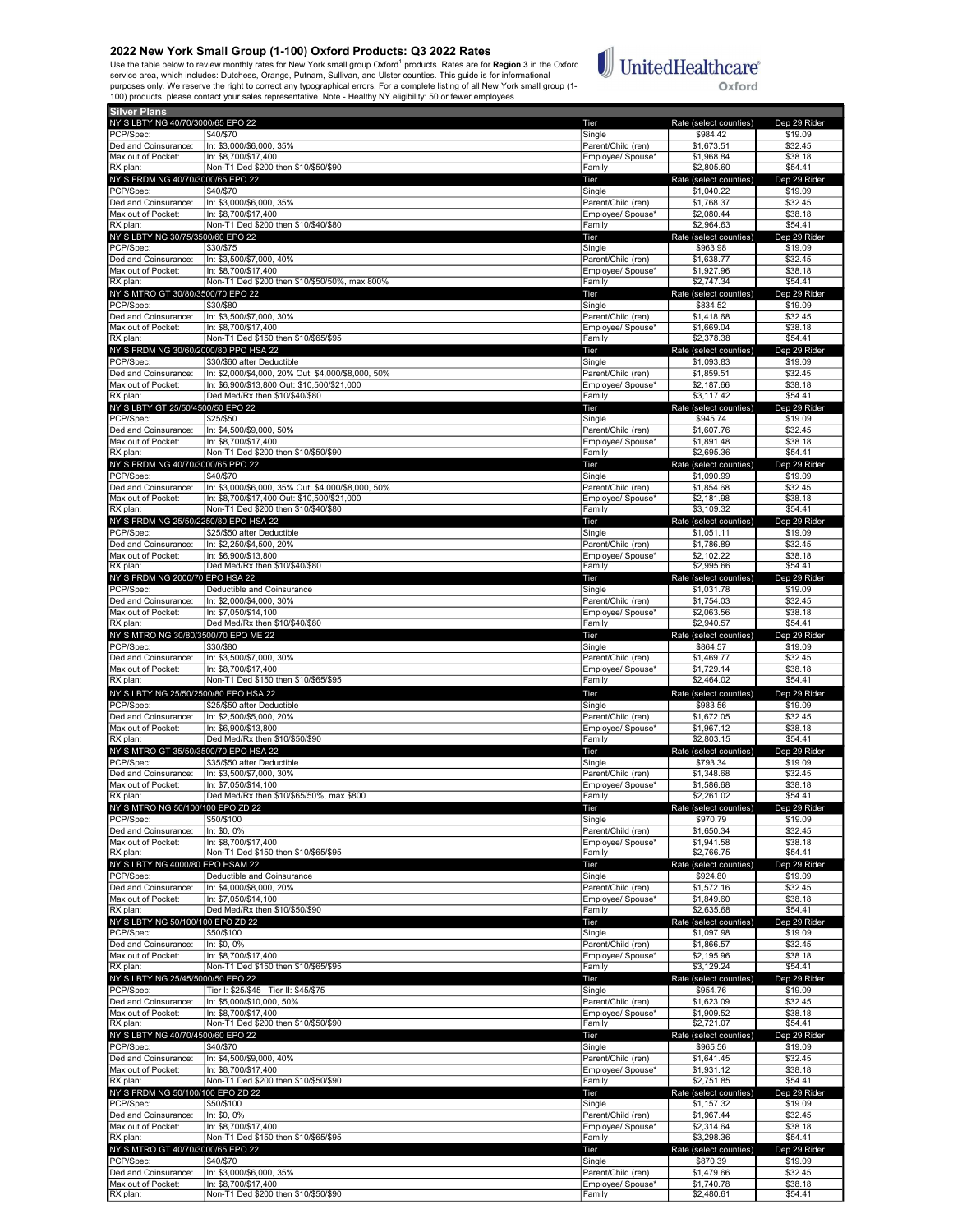Bronze Plans

Use the table below to review monthly rates for New York small group Oxford<sup>1</sup> products. Rates are for **Region 3** in the Oxford<br>service area, which includes: Dutchess, Orange, Putnam, Sullivan, and Ulster counties. This gu



| NY B FRDM NG 5800/50 EPO HSA 22       |                                                       | Tier               | Rate (select counties) | Dep 29 Rider |
|---------------------------------------|-------------------------------------------------------|--------------------|------------------------|--------------|
| PCP/Spec:                             | Deductible and Coinsurance                            | Single             | \$912.66               | \$19.09      |
| Ded and Coinsurance:                  | In: \$5,800/\$11,600, 50%                             | Parent/Child (ren) | \$1,551.52             | \$32.45      |
| Max out of Pocket:                    | In: \$7.050/\$14.100                                  | Employee/ Spouse*  | \$1.825.32             | \$38.18      |
| RX plan:                              | Ded Med/Rx then \$10/\$40/\$80                        | Family             | \$2,601.08             | \$54.41      |
| NY B LBTY NG 7000/100 EPO HSA 22      |                                                       | Tier               | Rate (select counties) | Dep 29 Rider |
| PCP/Spec:                             | Deductible and Coinsurance                            | Single             | \$865.94               | \$19.09      |
| Ded and Coinsurance:                  | In: \$7,000/\$14,000, 0%                              | Parent/Child (ren) | \$1,472.10             | \$32.45      |
| Max out of Pocket:                    | In: \$7.050/\$14.100                                  | Employee/ Spouse*  | \$1,731.88             | \$38.18      |
| RX plan:                              | Ded Med/Rx then 0%/0%/0%                              | Family             | \$2,467.93             | \$54.41      |
| NY B MTRO GT 7000/100 EPO HSA 22      |                                                       | Tier               | Rate (select counties) | Dep 29 Rider |
| PCP/Spec:                             | Deductible and Coinsurance                            | Single             | \$739.02               | \$19.09      |
| Ded and Coinsurance:                  | In: \$7,000/\$14,000, 0%                              | Parent/Child (ren) | \$1,256.33             | \$32.45      |
| Max out of Pocket:                    | In: \$7.050/\$14.100                                  | Emplovee/ Spouse*  | \$1,478.04             | \$38.18      |
| RX plan:                              | Ded Med/Rx then 0%/0%/0%                              | Family             | \$2,106.21             | \$54.41      |
|                                       |                                                       |                    |                        |              |
| NY B LBTY NG 25/75/5750/70 EPO HSA 22 |                                                       | Tier               | Rate (select counties) | Dep 29 Rider |
| PCP/Spec:                             | \$25/\$75 after Deductible                            | Single             | \$866.59               | \$19.09      |
| Ded and Coinsurance:                  | In: \$5,750/\$11,500, 30%                             | Parent/Child (ren) | \$1,473.20             | \$32.45      |
| Max out of Pocket:                    | In: \$7.050/\$14.100                                  | Employee/ Spouse*  | \$1,733.18             | \$38.18      |
| RX plan:                              | Ded Med/Rx then 30%/30%/30%                           | Family             | \$2.469.78             | \$54.41      |
| NY B LBTY NG 30/60/6750/80 PPO HSA 22 |                                                       | Tier               | Rate (select counties) | Dep 29 Rider |
| PCP/Spec:                             | \$30/\$60 after Deductible                            | Single             | \$903.48               | \$19.09      |
| Ded and Coinsurance:                  | In: \$6.750/\$13.500. 20% Out: \$10.000/\$20.000. 20% | Parent/Child (ren) | \$1.535.92             | \$32.45      |
| Max out of Pocket:                    | In: \$7,050/\$14,100 Out: \$25,000/\$50,000           | Employee/ Spouse*  | \$1,806.96             | \$38.18      |
| RX plan:                              | Ded Med/Rx then \$10/\$50/\$90                        | Family             | \$2.574.92             | \$54.41      |
| NY B MTRO GT 40/75/6500/50 EPO HSA 22 |                                                       | Tier               | Rate (select counties) | Dep 29 Rider |
| PCP/Spec:                             | \$40/\$75 after Deductible                            | Single             | \$735.88               | \$19.09      |
| Ded and Coinsurance:                  | In: \$6,500/\$13,000, 50%                             | Parent/Child (ren) | \$1,251.00             | \$32.45      |
| Max out of Pocket:                    | In: \$7.050/\$14.100                                  | Employee/ Spouse*  | \$1,471.76             | \$38.18      |

\* Employee / Spouse rate is the rate for Employee / Domestic Partner coverage if additional coverage is available and purchased by the group.<br><sup>1</sup> Oxford insurance products are underwritten by Oxford Health Insurance, Inc.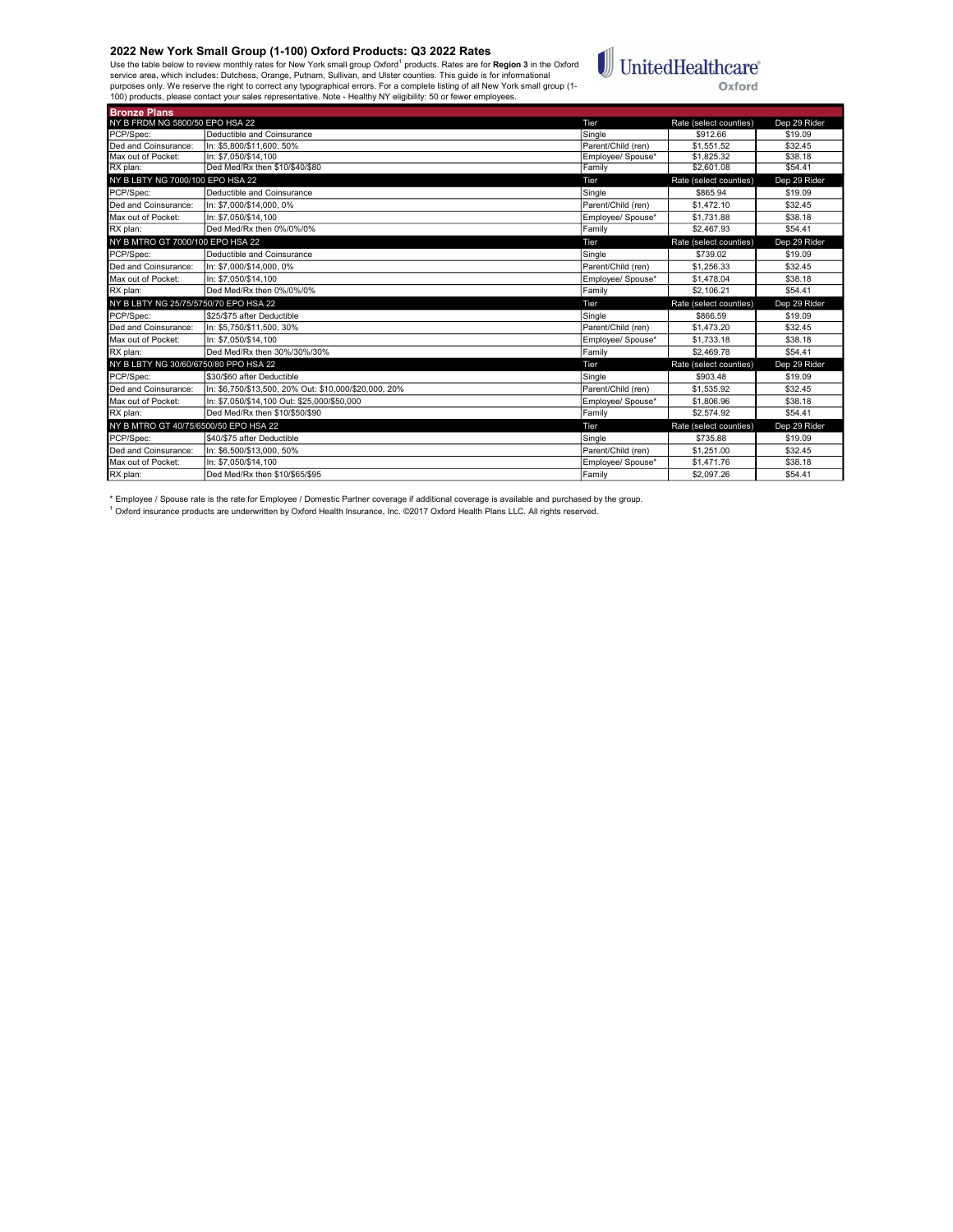Use the table below to review monthly rates for New York small group Oxford<sup>1</sup> products. Rates are for **Region 4** in the Oxford<br>is rorice area, which includes: Bronx, Kings, New York, Queens, Richmond, Rockland, and Westch employees.



| <b>Platinum Plans</b>               |                                           |                    |                        |              |
|-------------------------------------|-------------------------------------------|--------------------|------------------------|--------------|
| NY P FRDM NG 5/15/100 PPO 22        |                                           | Tier               | Rate (select counties) | Dep 29 Rider |
| PCP/Spec:                           | \$5/\$15                                  | Single             | \$1,469.77             | \$17.95      |
| Ded and Coinsurance:                | In: \$0.0% Out: \$2.000/\$4.000. 30%      | Parent/Child (ren) | \$2,498.61             | \$30.52      |
| Max out of Pocket:                  | In: \$3.250/\$6.500 Out: \$5.250/\$10.500 | Employee/ Spouse*  | \$2,939.54             | \$35.90      |
| RX plan:                            | Non-T1 Ded \$100 then \$5/\$35/\$70       | Family             | \$4,188.84             | \$51.16      |
| NY P FRDM NG 20/40/100 EPO 22       |                                           | Tier               | Rate (select counties) | Dep 29 Rider |
| PCP/Spec:                           | \$20/\$40                                 | Single             | \$1.382.11             | \$17.95      |
| Ded and Coinsurance:                | In: \$0, 0%                               | Parent/Child (ren) | \$2,349.59             | \$30.52      |
| Max out of Pocket:                  | In: \$3.250/\$6.500                       | Employee/ Spouse*  | \$2,764.22             | \$35.90      |
| RX plan:                            | Non-T1 Ded \$100 then \$5/\$35/\$70       | Family             | \$3,939.01             | \$51.16      |
| NY P FRDM NG 5/15/100 EPO 22        |                                           | Tier               | Rate (select counties) | Dep 29 Rider |
| PCP/Spec:                           | \$5/\$15                                  | Single             | \$1,412.12             | \$17.95      |
| Ded and Coinsurance:                | In: \$0.0%                                | Parent/Child (ren) | \$2,400.60             | \$30.52      |
| Max out of Pocket:                  | In: \$3.250/\$6.500                       | Employee/ Spouse*  | \$2,824.24             | \$35.90      |
| RX plan:                            | Non-T1 Ded \$100 then \$5/\$35/\$70       | Family             | \$4,024.54             | \$51.16      |
| NY P FRDM NG 20/40/100 PPO 22       |                                           | Tier               | Rate (select counties) | Dep 29 Rider |
| PCP/Spec:                           | \$20/\$40                                 | Single             | \$1,436.70             | \$17.95      |
| Ded and Coinsurance:                | In: \$0, 0% Out: \$3,000/\$6,000, 30%     | Parent/Child (ren) | \$2,442.39             | \$30.52      |
| Max out of Pocket:                  | In: \$3.250/\$6.500 Out: \$7.750/\$15.500 | Employee/ Spouse*  | \$2,873.40             | \$35.90      |
| RX plan:                            | Non-T1 Ded \$100 then \$5/\$35/\$70       | Family             | \$4,094.60             | \$51.16      |
| NY P FRDM NG 20/40/100 PPO FAIR 22  |                                           | Tier               | Rate (select counties) | Dep 29 Rider |
| PCP/Spec:                           | \$20/\$40                                 | Single             | \$1,735.09             | \$17.95      |
| Ded and Coinsurance:                | In: \$0, 0% Out: \$5,000/\$10,000, 20%    | Parent/Child (ren) | \$2,949.65             | \$30.52      |
| Max out of Pocket:                  | In: \$3.250/\$6.500 Out: \$7.750/\$15.500 | Employee/ Spouse*  | \$3,470.18             | \$35.90      |
| RX plan:                            | Non-T1 Ded \$100 then \$5/\$35/\$70       | Family             | \$4,945.01             | \$51.16      |
| NY P MTRO GT 15/30/100 EPO 22       |                                           | Tier               | Rate (select counties) | Dep 29 Rider |
| PCP/Spec:                           | \$15/\$30                                 | Single             | \$1,113,18             | \$17.95      |
| Ded and Coinsurance:                | In: \$0.0%                                | Parent/Child (ren) | \$1,892.41             | \$30.52      |
| Max out of Pocket:                  | In: \$3,250/\$6,500                       | Employee/ Spouse*  | \$2,226.36             | \$35.90      |
| RX plan:                            | Non-T1 Ded \$150 then \$10/\$65/\$95      | Family             | \$3.172.56             | \$51.16      |
| NY P LBTY GT 15/30/250/90 EPO LA 22 |                                           | Tier               | Rate (select counties) | Dep 29 Rider |
| PCP/Spec:                           | \$15/\$30                                 | Single             | \$1,199.75             | \$17.95      |
| Ded and Coinsurance:                | In: \$250/\$500, 10%                      | Parent/Child (ren) | \$2,039.58             | \$30.52      |
| Max out of Pocket:                  | In: \$3.250/\$6.500                       | Employee/ Spouse*  | \$2,399.50             | \$35.90      |
| RX plan:                            | Non-T1 Ded \$200 then \$10/\$50/\$90      | Family             | \$3,419.29             | \$51.16      |
| NY P LBTY NG 5/35/500/100 EPO 22    |                                           | Tier               | Rate (select counties) | Dep 29 Rider |
| PCP/Spec:                           | Tier I: \$5/\$35 Tier II: \$25/\$70       | Single             | \$1,276.61             | \$17.95      |
| Ded and Coinsurance:                | In: \$500/\$1,000, 0%                     | Parent/Child (ren) | \$2,170.24             | \$30.52      |
| Max out of Pocket:                  | In: \$3.050/\$6.100                       | Emplovee/ Spouse*  | \$2.553.22             | \$35.90      |
| RX plan:                            | Non-T1 Ded \$200 then \$10/\$50/\$90      | Family             | \$3,638.34             | \$51.16      |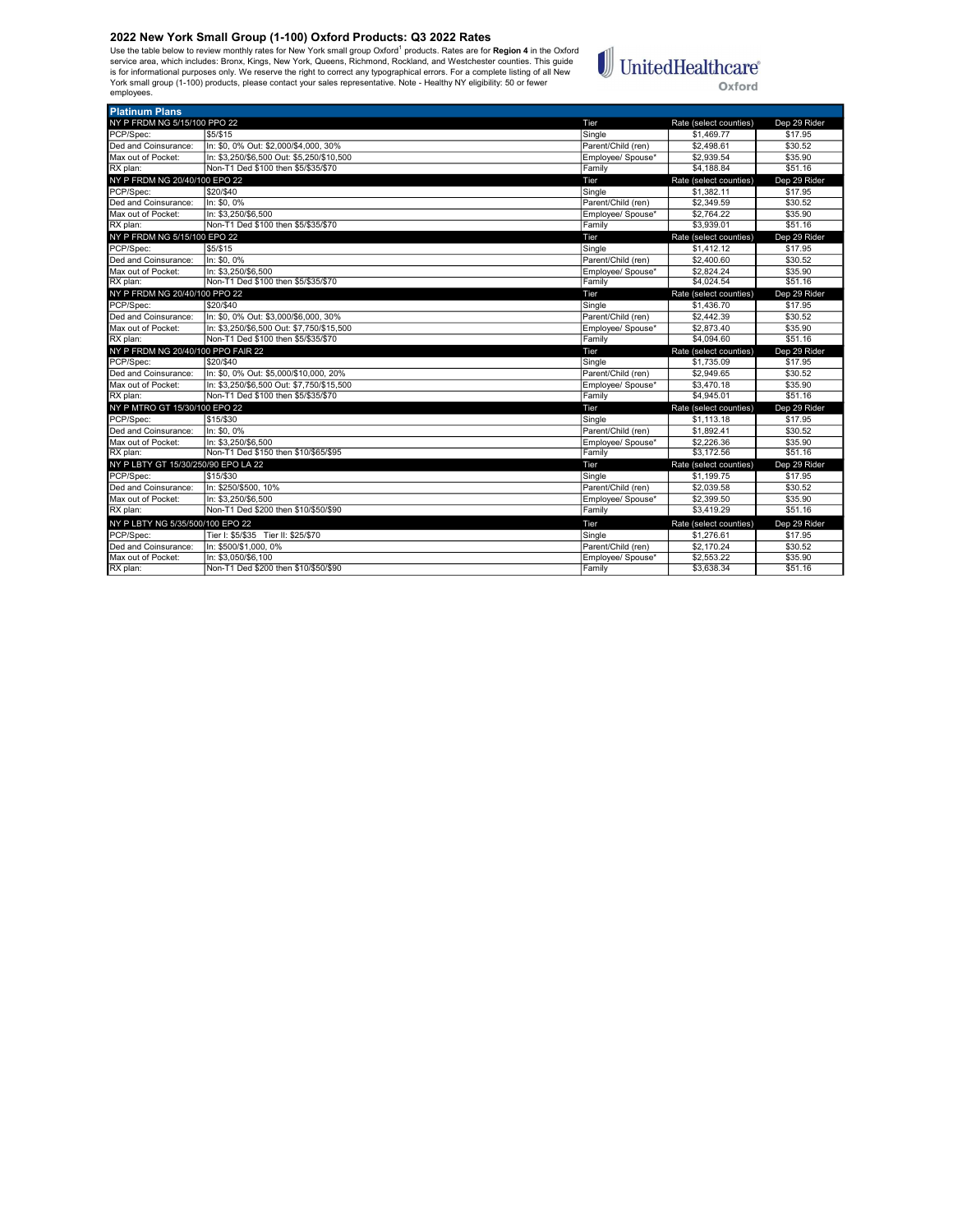Use the table below to review monthly rates for New York small group Oxford<sup>1</sup> products. Rates are for **Region 4** in the Oxford<br>is rorice area, which includes: Bronx, Kings, New York, Queens, Richmond, Rockland, and Westch employees.

# $\begin{tabular}{|c|c|} \hline \multicolumn{3}{|c|}{\textbf{UnitedHealthcare}}\\ \hline \end{tabular}$ Oxford

| <b>IGold Plans</b>                            |                                                                                                  |                                         |                                      |                         |
|-----------------------------------------------|--------------------------------------------------------------------------------------------------|-----------------------------------------|--------------------------------------|-------------------------|
| NY G LBTY GT 30/60/1250/100 EPO 22            |                                                                                                  | Tier                                    | Rate (select counties)               | Dep 29 Rider            |
| PCP/Spec:<br>Ded and Coinsurance:             | \$30/\$60<br>In: \$1,250/\$2,500, 0%                                                             | Single<br>Parent/Child (ren)            | \$1,078.85<br>\$1,834.05             | \$17.95<br>\$30.52      |
| Max out of Pocket:                            | In: \$6,400/\$12,800                                                                             | Employee/ Spouse*                       | \$2.157.70                           | \$35.90                 |
| RX plan:                                      | Non-T1 Ded \$200 then \$10/\$50/\$90                                                             | Family                                  | \$3,074.72                           | \$51.16                 |
| NY G FRDM NG 15/35/1750/90 EPO 22             |                                                                                                  | Tier                                    | Rate (select counties)               | Dep 29 Rider            |
| PCP/Spec:                                     | \$15/\$35                                                                                        | Single                                  | \$1,170.65                           | \$17.95                 |
| Ded and Coinsurance:                          | In: \$1,750/\$3,500, 10%                                                                         | Parent/Child (ren)                      | \$1,990.11                           | \$30.52                 |
| Max out of Pocket:                            | In: \$7,500/\$15,000                                                                             | Employee/ Spouse*                       | \$2,341.30                           | \$35.90                 |
| RX plan:<br>NY G FRDM NG 25/40/1750/80 EPO 22 | Non-T1 Ded \$150 then \$10/\$40/\$80                                                             | Family<br>Tier                          | \$3,336.35<br>Rate (select counties) | \$51.16<br>Dep 29 Rider |
| PCP/Spec:                                     | \$25/\$40                                                                                        | Single                                  | \$1,161.11                           | \$17.95                 |
| Ded and Coinsurance:                          | In: \$1.750/\$3.500. 20%                                                                         | Parent/Child (ren)                      | \$1,973.89                           | \$30.52                 |
| Max out of Pocket:                            | In: \$6,000/\$12,000                                                                             | Emplovee/ Spouse*                       | \$2,322.22                           | \$35.90                 |
| RX plan:                                      | Non-T1 Ded \$150 then \$10/\$40/\$80                                                             | Family                                  | \$3,309.16                           | \$51.16                 |
| NY G FRDM NG 25/40/1500/80 PPO 22             |                                                                                                  | Tier                                    | Rate (select counties)               | Dep 29 Rider            |
| PCP/Spec:                                     | \$25/\$40                                                                                        | Single                                  | \$1,217.64                           | \$17.95                 |
| Ded and Coinsurance:<br>Max out of Pocket:    | In: \$1,500/\$3,000, 20% Out: \$3,000/\$6,000, 40%<br>In: \$6.800/\$13.600 Out: \$8.000/\$16.000 | Parent/Child (ren)<br>Employee/ Spouse* | \$2,069.99<br>\$2.435.28             | \$30.52<br>\$35.90      |
| RX plan:                                      | Non-T1 Ded \$150 then \$10/\$40/\$80                                                             | Family                                  | \$3,470.27                           | \$51.16                 |
| NY G FRDM NG 50/50/1000/90 EPO 22             |                                                                                                  | Tier                                    | Rate (select counties)               | Dep 29 Rider            |
| PCP/Spec:                                     | \$50/\$50                                                                                        | Single                                  | \$1,183.65                           | \$17.95                 |
| Ded and Coinsurance:                          | In: \$1,000/\$2,000, 10%                                                                         | Parent/Child (ren)                      | \$2,012.21                           | \$30.52                 |
| Max out of Pocket:                            | In: \$6,200/\$12,400                                                                             | Employee/ Spouse*                       | \$2,367.30                           | \$35.90                 |
| RX plan:                                      | Non-T1 Ded \$150 then \$10/\$40/\$80                                                             | Family                                  | \$3,373.40                           | \$51.16                 |
| NY G FRDM NG 1500/90 PPO HSA 22               |                                                                                                  | Tier                                    | Rate (select counties)               | Dep 29 Rider            |
| PCP/Spec:<br>Ded and Coinsurance:             | Deductible and Coinsurance<br>In: \$1,500/\$3,000, 10% Out: \$3,000/\$6,000, 40%                 | Single<br>Parent/Child (ren)            | \$1,156.12<br>\$1,965.40             | \$17.95<br>\$30.52      |
| Max out of Pocket:                            | In: \$5,500/\$11,000 Out: \$8,000/\$16,000                                                       | Employee/ Spouse*                       | \$2,312.24                           | \$35.90                 |
| RX plan:                                      | Ded Med/Rx then \$10/\$40/\$80                                                                   | Family                                  | \$3,294.94                           | \$51.16                 |
| NY G FRDM NG 1500/90 EPO HSA 22               |                                                                                                  | Tier                                    | Rate (select counties)               | Dep 29 Rider            |
| PCP/Spec:                                     | Deductible and Coinsurance                                                                       | Single                                  | \$1,107.90                           | \$17.95                 |
| Ded and Coinsurance:                          | In: \$1.500/\$3.000, 10%                                                                         | Parent/Child (ren)                      | \$1,883.43                           | \$30.52                 |
| Max out of Pocket:                            | In: \$5,500/\$11,000                                                                             | Employee/ Spouse*                       | \$2,215.80                           | \$35.90                 |
| RX plan:<br>NY G MTRO GT 25/40/1250/80 EPO 22 | Ded Med/Rx then \$10/\$40/\$80                                                                   | Family<br>Tier                          | \$3,157.52                           | \$51.16<br>Dep 29 Rider |
| PCP/Spec:                                     | \$25/\$40                                                                                        | Single                                  | Rate (select counties)<br>\$943.91   | \$17.95                 |
| Ded and Coinsurance:                          | In: \$1,250/\$2,500, 20%                                                                         | Parent/Child (ren)                      | \$1,604.65                           | \$30.52                 |
| Max out of Pocket:                            | In: \$6,000/\$12,000                                                                             | Employee/ Spouse*                       | \$1,887.82                           | \$35.90                 |
| RX plan:                                      | Non-T1 Ded \$150 then \$10/\$65/\$95                                                             | Family                                  | \$2,690.14                           | \$51.16                 |
| NY G MTRO GT 25/40/600/80 EPO HNY 22          |                                                                                                  | Tier                                    | Rate (select counties)               | Dep 29 Rider            |
| PCP/Spec:                                     | \$25/\$40 after Deductible                                                                       | Single                                  | \$809.52                             | \$17.95                 |
| Ded and Coinsurance:<br>Max out of Pocket:    | In: \$600/\$1,200, 20%                                                                           | Parent/Child (ren)                      | \$1,376.18                           | \$30.52                 |
| RX plan:                                      | In: \$4,000/\$8,000<br>\$10/\$35/\$70                                                            | Employee/ Spouse*<br>Family             | \$1,619.04<br>\$2,307.13             | \$35.90<br>\$51.16      |
| NY G LBTY NG 30/60/2000/70 EPO 22             |                                                                                                  | Tier                                    | Rate (select counties)               | Dep 29 Rider            |
| PCP/Spec:                                     | \$30/\$60                                                                                        | Single                                  | \$1,039.36                           | \$17.95                 |
| Ded and Coinsurance:                          | In: \$2,000/\$4,000, 30%                                                                         | Parent/Child (ren)                      | \$1,766.91                           | \$30.52                 |
| Max out of Pocket:                            | In: \$8,400/\$16,800                                                                             | Employee/ Spouse*                       | \$2,078.72                           | \$35.90                 |
| RX plan:                                      | Non-T1 Ded \$200 then \$10/\$50/\$90                                                             | Family                                  | \$2,962.18                           | \$51.16                 |
| NY G MTRO NG 25/40/1250/80 EPO ME 22          |                                                                                                  | Tier                                    | Rate (select counties)               | Dep 29 Rider            |
| PCP/Spec:<br>Ded and Coinsurance:             | \$25/\$40<br>In: \$1,250/\$2,500, 20%                                                            | Single<br>Parent/Child (ren)            | \$977.89<br>\$1,662.41               | \$17.95<br>\$30.52      |
| Max out of Pocket:                            | In: \$6,000/\$12,000                                                                             | Employee/ Spouse*                       | \$1,955.78                           | \$35.90                 |
| RX plan:                                      | Non-T1 Ded \$150 then \$10/\$65/\$95                                                             | Family                                  | \$2,786.99                           | \$51.16                 |
| NY G FRDM NG 30/60/2250/70 EPO 22             |                                                                                                  | Tier                                    | Rate (select counties)               | Dep 29 Rider            |
| PCP/Spec:                                     | \$30/\$60                                                                                        | Single                                  | \$1,092.53                           | \$17.95                 |
| Ded and Coinsurance:                          | In: \$2,250/\$4,500, 30%                                                                         | Parent/Child (ren)                      | \$1,857.30                           | \$30.52                 |
| Max out of Pocket:                            | In: \$8,700/\$17,400                                                                             | Employee/ Spouse*                       | \$2,185.06                           | \$35.90                 |
| RX plan:                                      | Non-T1 Ded \$150 then \$10/\$40/\$80                                                             | Family                                  | \$3,113.71                           | \$51.16                 |
| NY G LBTY NG 25/50/100 EPO ZD 22<br>PCP/Spec: | \$25/\$50                                                                                        | l let<br>Single                         | Rate (select counties)<br>\$1,178.94 | Dep 29 Rider<br>\$17.95 |
| Ded and Coinsurance:                          | In: \$0, 0%                                                                                      | Parent/Child (ren)                      | \$2,004.20                           | \$30.52                 |
| Max out of Pocket:                            | In: \$6,000/\$12,000                                                                             | Employee/ Spouse*                       | \$2,357.88                           | \$35.90                 |
| RX plan:                                      | Non-T1 Ded \$200 then \$10/\$50/\$90                                                             | Family                                  | \$3,359.98                           | \$51.16                 |
| NY G LBTY NG 1500/90 EPO HSAM 22              |                                                                                                  | Tier                                    | Rate (select counties)               | Dep 29 Rider            |
| PCP/Spec:                                     | Deductible and Coinsurance                                                                       | Single                                  | \$1,052.21                           | \$17.95                 |
| Ded and Coinsurance:                          | In: \$1,500/\$3,000, 10%                                                                         | Parent/Child (ren)<br>Emplovee/ Spouse* | \$1,788.76                           | \$30.52                 |
| Max out of Pocket:<br>RX plan:                | In: \$5,500/\$11,000<br>Ded Med/Rx then \$10/\$50/\$90                                           | Family                                  | \$2,104.42<br>\$2,998.80             | \$35.90<br>\$51.16      |
| NY G LBTY NG 20/40/2000/80 EPO 22             |                                                                                                  | Tier                                    | Rate (select counties)               | Dep 29 Rider            |
| PCP/Spec:                                     | Tier I: \$20/\$40 Tier II: \$40/\$80                                                             | Single                                  | \$1,050.21                           | \$17.95                 |
| Ded and Coinsurance:                          | In: \$2,000/\$4,000, 20%                                                                         | Parent/Child (ren)                      | \$1,785.36                           | \$30.52                 |
| Max out of Pocket:                            | In: \$8.500/\$17.000                                                                             | Employee/ Spouse*                       | \$2,100.42                           | \$35.90                 |
| RX plan:                                      | Non-T1 Ded \$200 then \$10/\$50/\$90                                                             | Family                                  | \$2,993.10                           | \$51.16                 |
| NY G FRDM NG 1750/100 EPO HSAM 22             |                                                                                                  | Tier                                    | Rate (select counties)               | Dep 29 Rider            |
| PCP/Spec:                                     | Deductible and Coinsurance                                                                       | Single                                  | \$1,127.13                           | \$17.95                 |
| Ded and Coinsurance:                          | In: \$1,750/\$3,500, 0%                                                                          | Parent/Child (ren)                      | \$1,916.12                           | \$30.52                 |
| Max out of Pocket:<br>RX plan:                | In: \$6,800/\$13,600<br>Ded Med/Rx then \$10/\$40/\$80                                           | Employee/ Spouse*<br>Family             | \$2,254.26<br>\$3,212.32             | \$35.90<br>\$51.16      |
| NY G FRDM NG 25/50/100 EPO 22                 |                                                                                                  | Tier                                    | Rate (select counties)               | Dep 29 Rider            |
| PCP/Spec:                                     | \$25/\$50                                                                                        | Single                                  | \$1,245.91                           | \$17.95                 |
| Ded and Coinsurance:                          | In: \$0, 0%                                                                                      | Parent/Child (ren)                      | \$2,118.05                           | \$30.52                 |
| Max out of Pocket:                            | In: \$6,000/\$12,000                                                                             | Employee/ Spouse*                       | \$2,491.82                           | \$35.90                 |
| RX plan:                                      | Non-T1 Ded \$150 then \$10/\$65/\$95                                                             | Family                                  | \$3,550.84                           | \$51.16                 |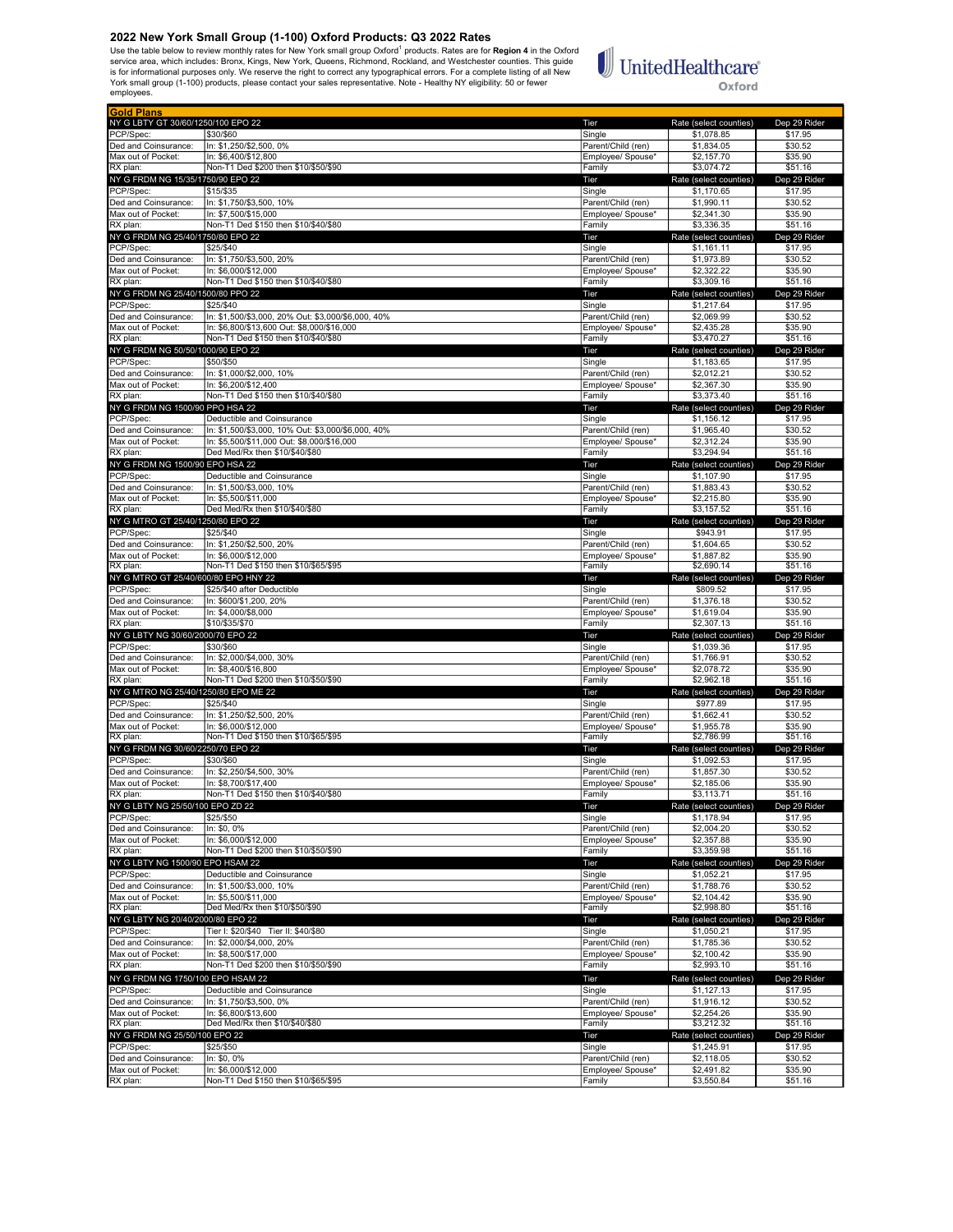Use the table below to review monthly rates for New York small group Oxford<sup>1</sup> products. Rates are for Region 4 in the Oxford service area, which includes: Bronx, Kings, New York, Queens, Richmond, Rockland, and Westchester counties. This guide is for informational purposes only. We reserve the right to correct any typographical errors. For a complete listing of all New<br>York small group (1-100) products, please contact your sales representative. Note - Healthy NY employees.

## **UnitedHealthcare**® Oxford

Silver Plans NY SLBTY NG 40/70/3000/65 EPO 22 **The Rate (select counties)** Dep 29 Ride PCP/Spec: \$40/\$70 Single \$925.47 \$17.95 Ded and Coinsurance: In: \$3,000/\$6,000, 35% Parent/Child (ren) \$1,573.30 \$30.52 Max out of Pocket: In: \$8,700/\$17,400 **Employee/ Spouse\* \$1,850.94** \$35.90 RX plan: Non-T1 Ded \$200 then \$10/\$50/\$90 Family \$2,637.59 \$51.16 NY S FRDM NG 40/70/3000/65 EPO 22 Tier Rate (select counties) Dep 29 Rider PCP/Spec: \$40/\$70 Single \$977.93 \$17.95 Ded and Coinsurance: In: \$3,000/\$6,000, 35% **Parent/Child (ren)** \$1,662.48 \$30.52 Max out of Pocket: In: \$8,700/\$17,400<br>
Max out of Pocket: In: \$8,700/\$17,400<br>
RX plan: S2,787.10 \$51.16 \$1.16 Richary Robert Planet \$10/\$40/\$80<br>500/60 Family \$200 then \$10/\$40/\$80 NY SLBTY NG 30/75/3500/60 EPO 22 **Tier** Rate (select counties) Dep 29 Ri PCP/Spec: \$30/\$75 Single \$906.26 \$17.95 Ded and Coinsurance: In: \$3,500/\$7,000, 40% Parent/Child (ren) \$1,540.64 \$30.52<br>Max out of Pocket: In: \$8,700/\$17,400 Parent/Child (ren) \$1,540.64 \$35.90 Max out of Pocket: In: \$8,700/\$17,400<br>RX plan: Non-T1 Ded \$200 then \$10/\$50/50% max 800% examine the state of the state of the state of the state of<br>RX plan: \$2,582.84 \$51.16 RX plan: Non-T1 Ded \$200 then \$10/\$50/50%, max 800% Family Family \$2,582.84 \$51.16<br>
RX plan: RX plan: S2,582.84 \$51.16<br>
NY S MTRO GT 30/80/3500/70 EPO 22 Rid NY S MTRO GT 30/80/3500/70 EPO 22 Tier Rate (select counties) Dep 29 Rider PCP/Spec: \$30/\$80 Single \$784.55 \$17.95 Ded and Coinsurance: In: \$3,500/\$7,000, 30% Parent/Child (ren) \$1,333.74 \$30.52 Max out of Pocket: In: \$8,700/\$17,400<br>RX plan: Non-T1 Ded \$150 then \$10/\$65/\$95 Family \$2,235.97 \$51.16 NY S FRDM NG 30/60/2000/80 PPO HSA 22 **Tier** Rate (select counties) Dep 29 Rider PCP/Spec: \$30/\$60 after Deductible \$1,028.33 \$17.95<br>Ded and Coinsurance: In: \$2,000/\$4,000, 20% Out: \$4,000/\$8,000, 50% \$17.95 \$1,748.16 \$30.52 Ded and Coinsurance: In: \$2,000/\$4,000, 20% Out: \$4,000/\$8,000, 50% Parent/Child (ren) \$1,748.16 \$30.52<br>Max out of Pocket: In: \$6,900/\$13,800 Out: \$10,500/\$21,000 Max out of Pocket: In: \$6,900/\$13,800 Out: \$10,500/\$21,000 Publishing the Max out of Pocket: In: \$6,900/\$13,800<br>RX plan: Pocket: Ded Med/Rx then \$10/\$40/\$80 <u>RX 23,930.233.330.231.1610,000</u><br>Ded Med/Rx then \$10/\$40/\$80 NY S LBTY GT 25/50/4500/50 EPO 22 Tier Rate (select counties) Dep 29 Rider PCP/Spec: \$25/\$50 Single \$889.10 \$17.95 Ded and Coinsurance: In: \$4,500/\$9,000, 50% Parent/Child (ren) \$1,511.47 \$30.52<br>Aax out of Pocket: In: \$8,700/\$17,400 **Parent/Child (ren)** \$1,778.20 \$35.90 Max out of Pocket: |In: \$8,700/\$17,400 **Employee/ Spouse\* \$1,778.20** \$35.90 ных основал на седас в советном подобрения в советном подобрения в советном советном советном советном советно<br>При в 2,533.94 \$51.16 \$200 then \$10/\$50/\$90 Family \$2,533.94 \$51.16 \$1.16 NY S FRDM NG 40/70/3000/65 PPO 22 Nicolae State (select counties) Dep 29 Richards Dep 29 Richards Dep 29 Richards Dep 29 Richards Dep 29 Richards Dep 29 Richards State (select counties) Dep 29 Richards State (select counti PCP/Spec: \$40/\$70 \$1,025.66 \$17.95 Ded and Coinsurance: In: \$3,000/\$6,000, 35% Out: \$4,000/\$8,000, 50% Parent/Child (ren) \$1,743.62 \$30.52 Max out of Pocket: In: \$8,700/\$17,400 Out: \$10,500/\$21,000 Publishing the Max out of Pocket: In: \$35.90 \$35.90<br>RX plan: S2,923.13 \$51.16 \$200 then \$10/\$40/\$80 Publishing the Max of Pamily \$2,923.13 \$51.16 RX plan: Non-T1 Ded \$200 then \$10/\$40/\$80<br>NY S FRDM NG 25/50/2250/80 EPO HSA 22 **Family \$2,923.13** Tier Rate (select counter) ny North Control of the Control of the Control of the Control of the Control of the Control of the Control of the Control of the Control of the Control of the Control of the Control of the Control of the Control of the Co PCP/Spec: \$25/\$50 after Deductible \$988.16 \$17.95 Ded and Coinsurance: In: \$2,250/\$4,500, 20% Parent/Child (ren) \$1,679.87 \$30.52 Max out of Pocket: In: \$6,900/\$13,800 **Employee/ Spouse\* \$1,976.32** \$35.90 RX plan: Ded Med/Rx then \$10/\$40/\$80 Family \$2,816.26 \$51.16 NY S FRDM NG 2000/70 EPO HSA 22 Tier Rate (select counties) Dep 29 Rider PCP/Spec: **Deductible and Coinsurance** Single **Single Single Single \$970.00** \$17.95 Ded and Coinsurance: In: \$2,000/\$4,000, 30% **Parent/Child (ren)** \$1,649.00 \$30.52 Max out of Pocket: In: \$7,050/\$14,100 **Employee/ Spouse\* \$1,940.00** \$35.90 RX plan: Ded Med/Rx then \$10/\$40/\$80 Family \$2,764.50 \$51.16 NY S MTRO NG 30/80/3500/70 EPO ME 22 No. 2012 | The Terminal State (select counties) Dep 29 Rider Rate (select counties) Dep 29 Rid<br>PCP/Spec: | | \$30/\$80 | \$17.95 | \$12.79 \$17.95 | \$17.95 PCP/Spec: \$30/\$80 \$17.95 \$17.95 \$17.95 \$17.95 \$17.95 \$17.95 \$17.95 \$17.95 \$17.95 \$17.95 \$17.95 \$17.95 \$17.95 \$ Ded and Coinsurance: |In: \$3,500/\$7,000, 30% Parent/Child (ren) \$1,381.74 \$30.52<br>Max out of Pocket: |In: \$8,700/\$17,400 Parent/Child (ren) \$1,625.58 \$35.90 Max out of Pocket: In: \$8,700/\$17,400 **Employee/ Spouse\* \$1,625.58** \$35.90 Max care in the section of the section of the section of the section of the section of the section of the section of the section of the section of the section of the section of the section of the section of the section of NY S LBTY NG 25/50/2500/80 EPO HSA 22 Tier Rate (select counties) Dep 29 Rider PCP/Spec: \$25/\$50 after Deductible \$924.66 \$17.95 Ded and Coinsurance: In: \$2,500/\$5,000, 20% Parent/Child (ren) \$1,571.92 \$30.52<br>Max out of Pocket: In: \$6,900/\$13,800 \$1,800 \$1,800 \$1,849.32 \$35.90 Max out of Pocket: In: \$6,900/\$13,800 Employee/ Spouse\* \$1,849.32 \$35.90 <u>R. Co, Soort Ro, SSC</u><br>Ded Med/Rx then \$10/\$50/\$90 NY S MTRO GT 35/50/3500/70 EPO HSA 22<br>
NY S MTRO GT 35/500/70 EPO HSA 22 Tier Rate (select counties) Dep 29 Rider<br>
PCP/Spec: S745 83 Rate (select counties) STA 58 817 95 PCP/Spec: \$35/\$50 after Deductible \$745.83 \$17.95 Ded and Coinsurance: In: \$3,500/\$7,000, 30% Parent/Child (ren) \$1,267.91 \$30.52 Max out of Pocket: In: \$7,050/\$14,100 **Employee/ Spouse\* \$1,491.66** \$35.90 RX plan: Ded Med/Rx then \$10/\$65/50%, max \$800 Family Family \$2,125.62 \$51.16 NY S MTRO NG 50/100/100 EPO ZD 22 CHE COUNTER THE Rate (select counties) Dep 29 Richard Rate (select counties) Dep 29 Richard Rate (select counties) Dep 29 Richard S17.95 PCP/Spec: \$50/\$100 \$17.95 \$17.95 \$17.95 \$17.95 \$17.95 \$17.95 \$17.95 \$17.95 \$17.95 Ded and Coinsurance: In: \$0, 0% Parent/Child (ren) \$1,551.52 \$30.52 Max out of Pocket: In: \$8,700/\$17,400 **Employee/ Spouse\* \$1,825.32** \$35.90 RX plan: Non-T1 Ded \$150 then \$10/\$65/\$95 Family Family Family \$2,601.08 \$51.16<br>
RX plan: Reserved \$10.08 \$51.16 Family \$2,601.08 \$51.16<br>
NY SLBTY NG 4000/80 EPO HSAM 22 Tier Rate (select counties) Dep 29 Ri NY S LBTY NG 4000/80 EPO HSAM 22 Tier Rate (select counties) Dep 29 Rider PCP/Spec: Deductible and Coinsurance Single \$869.42 \$17.95 0ed and Coinsurance: |In: \$4,000/\$8,000, 20% Parent/Child (ren) \$1,478.01 \$30.52<br>Aax out of Pocket: |In: \$7,050/\$14,100 Parent/Child (ren) \$1,738.84 \$35.90 Max out of Pocket: In: \$7,050/\$14,100<br>RX plan: IDed Med/Rx then \$10/\$50/\$90 November 2008 and the state of the State of State and S35.90<br>RX plan: S2,477.85 \$51.16 ration and the content of the Content of the Content of the Content of the Content of the Content of the Content<br>
Tamily S2,477.85 \$50,477.85 \$50,477.85 \$51.167.165 \$2,477.85 \$51.167.167 \$51.167 \$51.167.167 \$51.167 \$51.167 NY S LBTY NG 50/100/100 EPO ZD 22 Tier Rate (select counties) Dep 29 Rider PCP/Spec: \$50/\$100 \$17.95 \$17.95 \$17.95 \$17.95 \$17.95 \$17.95 \$17.95 \$17.95 \$17.95 Ded and Coinsurance: In: \$0, 0% Parent/Child (ren) \$1,754.79 \$30.52 Max out of Pocket: In: \$8,700/\$17,400 **Employee/ Spouse\* \$2,064.46** \$35.90 RX plan: Non-T1 Ded \$150 then \$10/\$65/\$95 Family \$2,941.86 \$51.16 \$51.16 \$2,941.86 \$51.16 \$2,941.86 \$51.16 \$150<br>NY SLBTY NG 25/45/5000/50 EPO 22 Family \$2,941.86 \$51.16 NY SLBTY NG 25/45/5000/50 EPO 22 CHE COUNTER THE RATE (Select counties) Dep 29 Rider Rate (select counties) Dep 29 Rid PCP/Spec: Tier I: \$25/\$45 Tier II: \$45/\$75 Single Single \$897.59 \$17.95<br>Ped and Coinsurance: In: \$5,000/\$10,000, 50% S30.52 Single \$1,525.90 \$30.52 In: \$5,000/\$10,000, 50% Max out of Pocket: In: \$8,700/\$17,400<br>RX plan: Non-T1 Ded \$200 then \$10/\$50/\$90 **Employee/ Spouse\* \$1,795.18** \$35.90<br>Employee/ Spouse\* \$1,795.18 \$51.16 Ron-T1 Ded \$200 then \$10/\$50/\$90<br>
Ron-T1 Ded \$200 then \$10/\$50/\$90 Family \$2,558.13 \$51.16<br>
Tier Rate (select counties) Dep 29 Ric NY SLETY NG 40/70/4500/60 EPO 22<br>
PCP/Spec: (\$40/\$70 Pep 29 Records) Dep 29 Records and Structures (\$40/\$70 Pep 29 Rider Rate (\$40/\$70 Pep 29 R<br>
PCP/Spec: (\$40/\$70 Pep 29 Rider Rate (\$40/\$70 Pep 29 Rider Rate (\$40/\$70 Pep PCP/Spec: \$40/\$70 Single \$907.74 \$17.95 Ded and Coinsurance: In: \$4,500/\$9,000, 40% Parent/Child (ren) \$1,543.16 \$30.52 Max out of Pocket: In: \$8,700/\$17,400<br>RX plan: Non-T1 Ded \$200 then \$10/\$50/\$90 Family \$2,587.06 \$51.16 NY S FRDM NG 50/100/100 EPO ZD 22 CHE COUNTER THE Rate (select counties) Dep 29 Richards Dep 29 Richards Dep 29 Richards Dep 29 Richards Dep 29 Richards Dep 29 Richards Dep 29 Richards Dep 29 Richards S17.95 PCP/Spec: \$50/\$100 \$17.95 \$100 \$17.95 \$17.95 \$17.95 \$17.95 \$17.95 \$17.95 \$17.95 \$17.95 Ded and Coinsurance: |n: \$0, 0% **Parent/Child (ren)** \$1,849.63 \$30.52 Max out of Pocket: In: \$8,700/\$17,400 **Employee/ Spouse\* \$2,176.04** \$35.90 RX plan: Non-T1 Ded \$150 then \$10/\$65/\$95 Family \$3,100.86 \$51.16 NY S MTRO GT 40/70/3000/65 EPO 22 Tier Rate (select counties) Dep 29 Rider PCP/Spec: \$40/\$70 Single \$818.27 \$17.95 Ded and Coinsurance: In: \$3,000/\$6,000, 35% Parent/Child (ren) \$1,391.06 \$30.52 Max out of Pocket: In: \$8,700/\$17,400 **Employee/ Spouse\* \$1,636.54** \$35.90

RX plan: Non-T1 Ded \$200 then \$10/\$50/\$90 Family \$2,332.07 \$51.16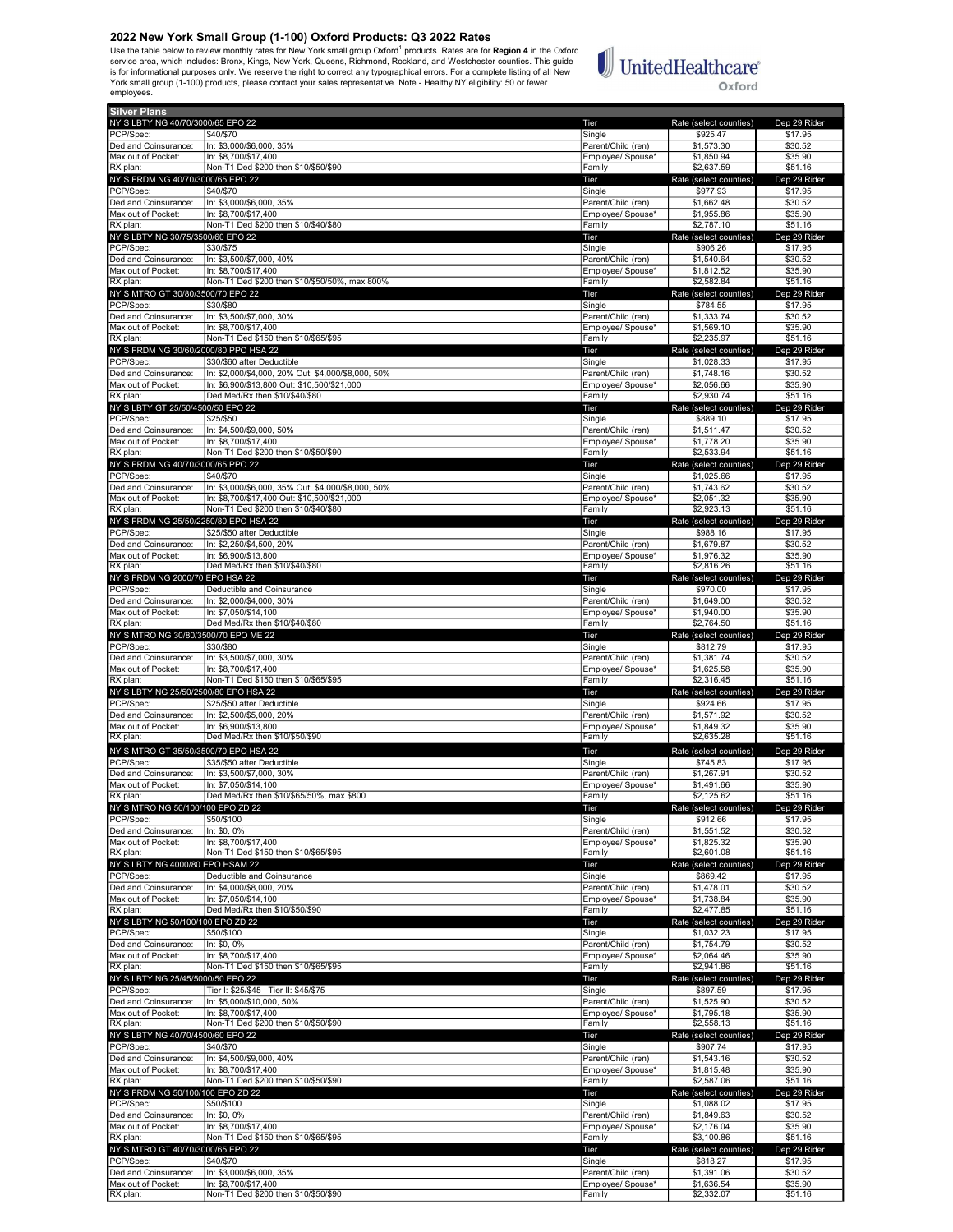Use the table below to review monthly rates for New York small group Oxford<sup>1</sup> products. Rates are for **Region 4** in the Oxford<br>is rorice area, which includes: Bronx, Kings, New York, Queens, Richmond, Rockland, and Westch employees.

# $\textcolor{red}{\textbf{1}}\hspace{-2.5pt}\text{UnitedHealthcare}^*$ Oxford

| <b>Bronze Plans</b>                   |                                                       |                    |                        |              |
|---------------------------------------|-------------------------------------------------------|--------------------|------------------------|--------------|
| NY B FRDM NG 5800/50 EPO HSA 22       |                                                       | Tier               | Rate (select counties) | Dep 29 Rider |
| PCP/Spec:                             | Deductible and Coinsurance                            | Sinale             | \$858.01               | \$17.95      |
| Ded and Coinsurance:                  | In: \$5.800/\$11.600, 50%                             | Parent/Child (ren) | \$1.458.62             | \$30.52      |
| Max out of Pocket:                    | In: \$7.050/\$14.100                                  | Emplovee/ Spouse*  | \$1,716.02             | \$35.90      |
| RX plan:                              | Ded Med/Rx then \$10/\$40/\$80                        | Family             | \$2,445.33             | \$51.16      |
| NY B LBTY NG 7000/100 EPO HSA 22      |                                                       | Tier               | Rate (select counties) | Dep 29 Rider |
| PCP/Spec:                             | Deductible and Coinsurance                            | Single             | \$814.08               | \$17.95      |
| Ded and Coinsurance:                  | In: \$7.000/\$14.000, 0%                              | Parent/Child (ren) | \$1.383.94             | \$30.52      |
| Max out of Pocket:                    | In: \$7.050/\$14.100                                  | Employee/ Spouse*  | \$1,628.16             | \$35.90      |
| RX plan:                              | Ded Med/Rx then 0%/0%/0%                              | Family             | \$2,320.13             | \$51.16      |
| NY B MTRO GT 7000/100 EPO HSA 22      |                                                       | Tier               | Rate (select counties) | Dep 29 Rider |
| PCP/Spec:                             | Deductible and Coinsurance                            | Single             | \$694.76               | \$17.95      |
| Ded and Coinsurance:                  | In: \$7.000/\$14.000, 0%                              | Parent/Child (ren) | \$1.181.09             | \$30.52      |
| Max out of Pocket:                    | In: \$7.050/\$14.100                                  | Employee/ Spouse*  | \$1,389.52             | \$35.90      |
| RX plan:                              | Ded Med/Rx then 0%/0%/0%                              | Family             | \$1.980.07             | \$51.16      |
| NY B LBTY NG 25/75/5750/70 EPO HSA 22 |                                                       | Tier               | Rate (select counties) | Dep 29 Rider |
| PCP/Spec:                             | \$25/\$75 after Deductible                            | Single             | \$814.69               | \$17.95      |
| Ded and Coinsurance:                  | In: \$5.750/\$11.500. 30%                             | Parent/Child (ren) | \$1.384.97             | \$30.52      |
| Max out of Pocket:                    | In: \$7.050/\$14.100                                  | Employee/ Spouse*  | \$1,629.38             | \$35.90      |
| RX plan:                              | Ded Med/Rx then 30%/30%/30%                           | Family             | \$2.321.87             | \$51.16      |
| NY B LBTY NG 30/60/6750/80 PPO HSA 22 |                                                       | <b>Tier</b>        | Rate (select counties) | Dep 29 Rider |
| PCP/Spec:                             | S30/\$60 after Deductible                             | Single             | \$849.38               | \$17.95      |
| Ded and Coinsurance:                  | In: \$6.750/\$13.500. 20% Out: \$10.000/\$20.000. 20% | Parent/Child (ren) | \$1,443.95             | \$30.52      |
| Max out of Pocket:                    | In: \$7.050/\$14.100 Out: \$25.000/\$50.000           | Employee/ Spouse*  | \$1,698.76             | \$35.90      |
| RX plan:                              | Ded Med/Rx then \$10/\$50/\$90                        | Family             | \$2,420.73             | \$51.16      |
| NY B MTRO GT 40/75/6500/50 EPO HSA 22 |                                                       | Tier               | Rate (select counties) | Dep 29 Rider |
| PCP/Spec:                             | S40/\$75 after Deductible                             | Single             | \$691.81               | \$17.95      |
| Ded and Coinsurance:                  | In: \$6.500/\$13.000. 50%                             | Parent/Child (ren) | \$1,176.08             | \$30.52      |
| Max out of Pocket:                    | In: \$7.050/\$14.100                                  | Emplovee/ Spouse*  | \$1.383.62             | \$35.90      |
| RX plan:                              | Ded Med/Rx then \$10/\$65/\$95                        | Family             | \$1.971.66             | \$51.16      |

\* Employee / Spouse rate is the rate for Employee / Domestic Partner coverage if additional coverage is available and purchased by the group.<br><sup>1</sup> Oxford insurance products are underwritten by Oxford Health Insurance, Inc.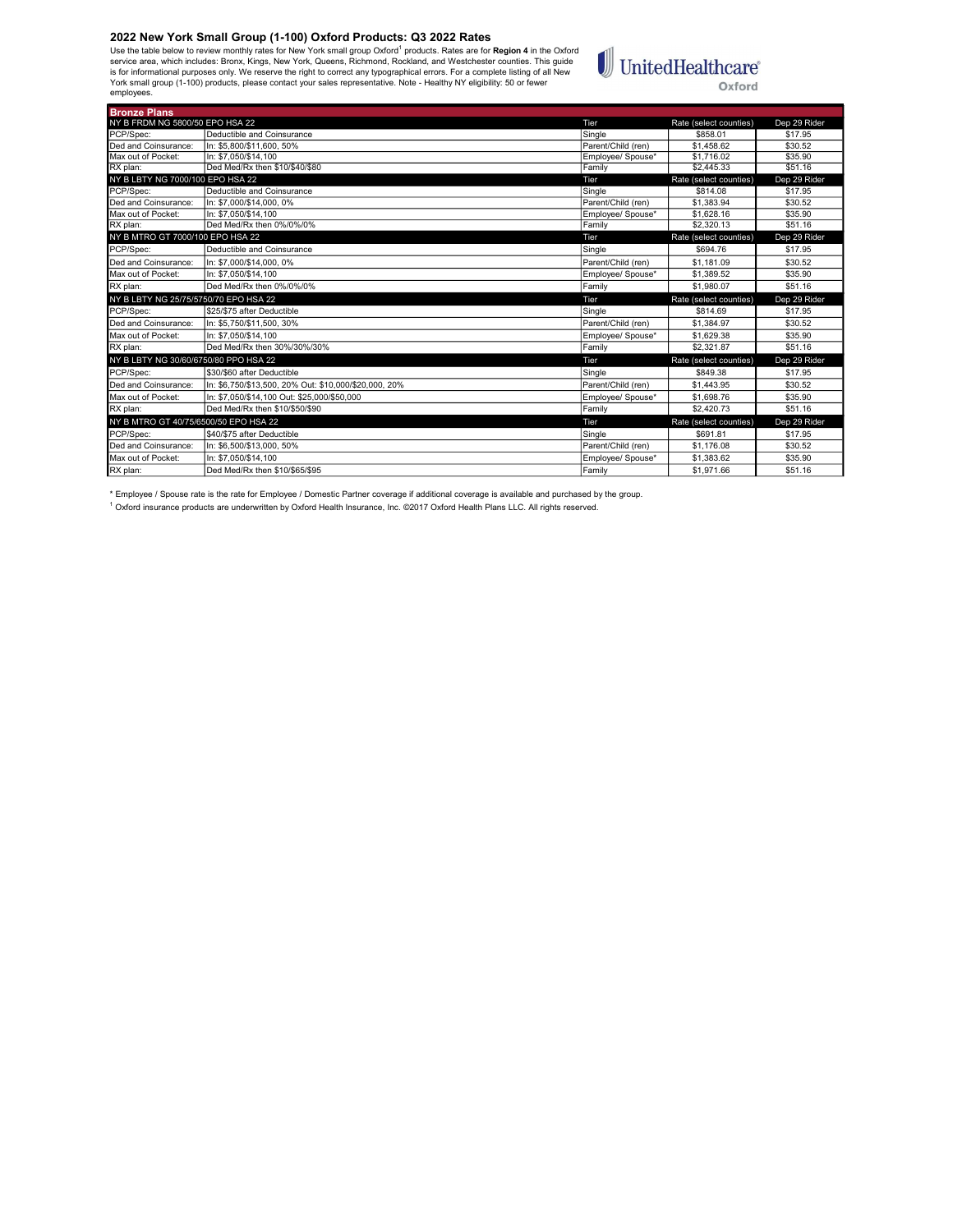Use the table below to review monthly rates for New York small group Oxford<sup>1</sup> products. Rates are for **Region 8** in the Oxford<br>service area, which includes: Nassau and Suffolk counties. This guide is for informational pur



| <b>Platinum Plans</b>               |                                           |                    |                        |              |
|-------------------------------------|-------------------------------------------|--------------------|------------------------|--------------|
| NY P FRDM NG 5/15/100 PPO 22        |                                           | Tier               | Rate (select counties) | Dep 29 Rider |
| PCP/Spec:                           | \$5/\$15                                  | Single             | \$1.514.80             | \$18.50      |
| Ded and Coinsurance:                | In: \$0, 0% Out: \$2,000/\$4,000, 30%     | Parent/Child (ren) | \$2,575.16             | \$31.45      |
| Max out of Pocket:                  | In: \$3,250/\$6,500 Out: \$5,250/\$10,500 | Employee/ Spouse*  | \$3,029.60             | \$37.00      |
| RX plan:                            | Non-T1 Ded \$100 then \$5/\$35/\$70       | Family             | \$4.317.18             | \$52.73      |
| NY P FRDM NG 20/40/100 EPO 22       |                                           | Tier               | Rate (select counties) | Dep 29 Rider |
| PCP/Spec:                           | \$20/\$40                                 | Single             | \$1,424.46             | \$18.50      |
| Ded and Coinsurance:                | In: \$0.0%                                | Parent/Child (ren) | \$2,421.58             | \$31.45      |
| Max out of Pocket:                  | In: \$3.250/\$6.500                       | Employee/ Spouse*  | \$2,848.92             | \$37.00      |
| RX plan:                            | Non-T1 Ded \$100 then \$5/\$35/\$70       | Family             | \$4,059.71             | \$52.73      |
| NY P FRDM NG 5/15/100 EPO 22        |                                           | Tier               | Rate (select counties) | Dep 29 Rider |
| PCP/Spec:                           | \$5/\$15                                  | Single             | \$1.455.39             | \$18.50      |
| Ded and Coinsurance:                | In: \$0, 0%                               | Parent/Child (ren) | \$2,474.16             | \$31.45      |
| Max out of Pocket:                  | In: \$3.250/\$6.500                       | Employee/ Spouse*  | \$2,910.78             | \$37.00      |
| RX plan:                            | Non-T1 Ded \$100 then \$5/\$35/\$70       | Family             | \$4,147.86             | \$52.73      |
| NY P FRDM NG 20/40/100 PPO 22       |                                           | Tier               | Rate (select counties) | Dep 29 Rider |
| PCP/Spec:                           | \$20/\$40                                 | Single             | \$1,480.72             | \$18.50      |
| Ded and Coinsurance:                | In: \$0, 0% Out: \$3,000/\$6,000, 30%     | Parent/Child (ren) | \$2,517.22             | \$31.45      |
| Max out of Pocket:                  | In: \$3.250/\$6.500 Out: \$7.750/\$15.500 | Employee/ Spouse*  | \$2.961.44             | \$37.00      |
| RX plan:                            | Non-T1 Ded \$100 then \$5/\$35/\$70       | Family             | \$4,220.05             | \$52.73      |
| NY P FRDM NG 20/40/100 PPO FAIR 22  |                                           | Tier               | Rate (select counties) | Dep 29 Rider |
| PCP/Spec:                           | \$20/\$40                                 | Single             | \$1,788.25             | \$18.50      |
| Ded and Coinsurance:                | In: \$0, 0% Out: \$5,000/\$10,000, 20%    | Parent/Child (ren) | \$3,040.03             | \$31.45      |
| Max out of Pocket:                  | In: \$3.250/\$6.500 Out: \$7.750/\$15.500 | Emplovee/ Spouse*  | \$3.576.50             | \$37.00      |
| RX plan:                            | Non-T1 Ded \$100 then \$5/\$35/\$70       | Family             | \$5,096.51             | \$52.73      |
| NY P MTRO GT 15/30/100 EPO 22       |                                           | Tier               | Rate (select counties) | Dep 29 Rider |
| PCP/Spec:                           | \$15/\$30                                 | Single             | \$1.147.29             | \$18.50      |
| Ded and Coinsurance:                | In: \$0.0%                                | Parent/Child (ren) | \$1.950.39             | \$31.45      |
| Max out of Pocket:                  | In: \$3.250/\$6.500                       | Employee/ Spouse*  | \$2,294.58             | \$37.00      |
| RX plan:                            | Non-T1 Ded \$150 then \$10/\$65/\$95      | Family             | \$3,269.78             | \$52.73      |
| NY P LBTY GT 15/30/250/90 EPO LA 22 |                                           | Tier               | Rate (select counties) | Dep 29 Rider |
| PCP/Spec:                           | \$15/\$30                                 | Single             | \$1.236.51             | \$18.50      |
| Ded and Coinsurance:                | In: \$250/\$500, 10%                      | Parent/Child (ren) | \$2,102.07             | \$31.45      |
| Max out of Pocket:                  | In: \$3.250/\$6.500                       | Employee/ Spouse*  | \$2,473.02             | \$37.00      |
| RX plan:                            | Non-T1 Ded \$200 then \$10/\$50/\$90      | Family             | \$3.524.05             | \$52.73      |
| NY P LBTY NG 5/35/500/100 EPO 22    |                                           | Tier               | Rate (select counties) | Dep 29 Rider |
| PCP/Spec:                           | Tier I: \$5/\$35 Tier II: \$25/\$70       | Single             | \$1,315.73             | \$18.50      |
| Ded and Coinsurance:                | In: \$500/\$1,000, 0%                     | Parent/Child (ren) | \$2,236.74             | \$31.45      |
| Max out of Pocket:                  | In: \$3.050/\$6.100                       | Employee/ Spouse*  | \$2,631.46             | \$37.00      |
| RX plan:                            | Non-T1 Ded \$200 then \$10/\$50/\$90      | Family             | \$3,749.83             | \$52.73      |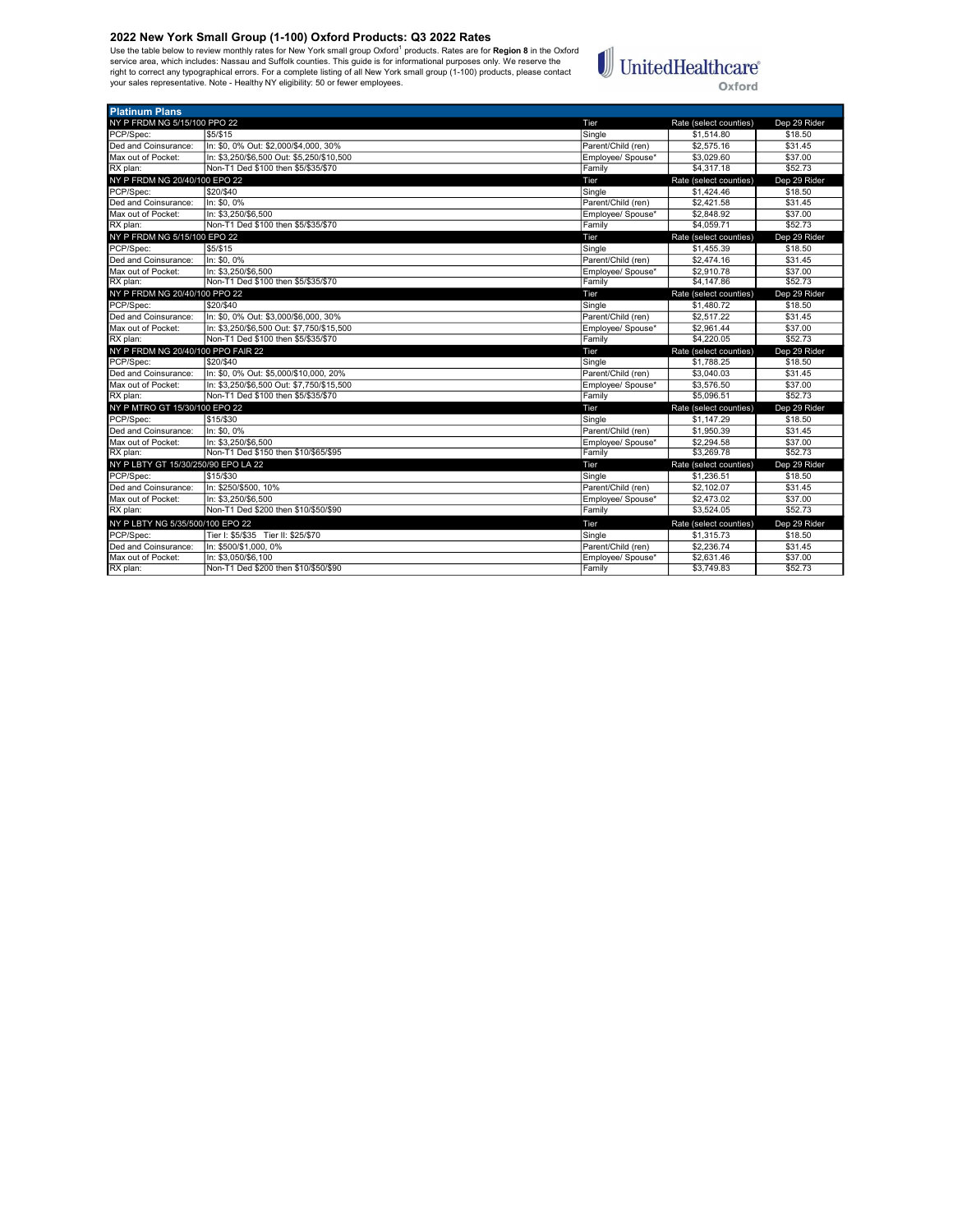Use the table below to review monthly rates for New York small group Oxford<sup>1</sup> products. Rates are for **Region 8** in the Oxford<br>service area, which includes: Nassau and Suffolk counties. This guide is for informational pur

# $\mathbb{I}$ UnitedHealthcare®

Oxford

| <b>Gold Plans</b>                    |                                                    |                    |                        |              |
|--------------------------------------|----------------------------------------------------|--------------------|------------------------|--------------|
| NY G LBTY GT 30/60/1250/100 EPO 22   |                                                    | Tier               | Rate (select counties) | Dep 29 Rider |
| PCP/Spec:                            | \$30/\$60                                          | Single             | \$1,111.90             | \$18.50      |
| Ded and Coinsurance:                 | In: \$1,250/\$2,500, 0%                            | Parent/Child (ren) | \$1,890.23             | \$31.45      |
| Max out of Pocket:                   | In: \$6.400/\$12.800                               | Employee/ Spouse*  | \$2,223.80             | \$37.00      |
| RX plan:                             | Non-T1 Ded \$200 then \$10/\$50/\$90               | Family             | \$3,168.92             | \$52.73      |
| NY G FRDM NG 15/35/1750/90 EPO 22    |                                                    | Tier               | Rate (select counties) | Dep 29 Rider |
| PCP/Spec:                            | \$15/\$35                                          | Single             | \$1,206.52             | \$18.50      |
| Ded and Coinsurance:                 | In: \$1,750/\$3,500, 10%                           | Parent/Child (ren) | \$2,051.08             | \$31.45      |
| Max out of Pocket:                   | In: \$7,500/\$15,000                               | Employee/ Spouse*  | \$2,413.04             | \$37.00      |
| RX plan:                             | Non-T1 Ded \$150 then \$10/\$40/\$80               | Family             | \$3,438.58             | \$52.73      |
| NY G FRDM NG 25/40/1750/80 EPO 22    |                                                    | Tier               | Rate (select counties) | Dep 29 Rider |
| PCP/Spec:                            | \$25/\$40                                          | Single             | \$1,196.69             | \$18.50      |
|                                      |                                                    |                    |                        |              |
| Ded and Coinsurance:                 | In: \$1,750/\$3,500, 20%                           | Parent/Child (ren) | \$2,034.37             | \$31.45      |
| Max out of Pocket:                   | In: \$6,000/\$12,000                               | Employee/ Spouse*  | \$2,393.38             | \$37.00      |
| RX plan:                             | Non-T1 Ded \$150 then \$10/\$40/\$80               | Family             | \$3,410.57             | \$52.73      |
| NY G FRDM NG 25/40/1500/80 PPO 22    |                                                    | Tier               | Rate (select counties) | Dep 29 Rider |
| PCP/Spec:                            | \$25/\$40                                          | Single             | \$1,254.94             | \$18.50      |
| Ded and Coinsurance:                 | In: \$1,500/\$3,000, 20% Out: \$3,000/\$6,000, 40% | Parent/Child (ren) | \$2,133.40             | \$31.45      |
| Max out of Pocket:                   | In: \$6.800/\$13.600 Out: \$8.000/\$16.000         | Employee/ Spouse*  | \$2,509.88             | \$37.00      |
| RX plan:                             | Non-T1 Ded \$150 then \$10/\$40/\$80               | Family             | \$3,576.58             | \$52.73      |
| NY G FRDM NG 50/50/1000/90 EPO 22    |                                                    | Tier               | Rate (select counties) | Dep 29 Rider |
| PCP/Spec:                            | \$50/\$50                                          | Single             | \$1,219.91             | \$18.50      |
| Ded and Coinsurance:                 | In: \$1,000/\$2,000, 10%                           | Parent/Child (ren) | \$2,073.85             | \$31.45      |
| Max out of Pocket:                   | In: \$6,200/\$12,400                               |                    | \$2,439.82             | \$37.00      |
| RX plan:                             | Non-T1 Ded \$150 then \$10/\$40/\$80               | Employee/ Spouse*  | \$3,476.74             | \$52.73      |
|                                      |                                                    | Family             |                        |              |
| NY G FRDM NG 1500/90 PPO HSA 22      |                                                    | Tier               | Rate (select counties) | Dep 29 Rider |
| PCP/Spec:                            | Deductible and Coinsurance                         | Single             | \$1,191.55             | \$18.50      |
| Ded and Coinsurance:                 | In: \$1,500/\$3,000, 10% Out: \$3,000/\$6,000, 40% | Parent/Child (ren) | \$2,025.64             | \$31.45      |
| Max out of Pocket:                   | In: \$5,500/\$11,000 Out: \$8,000/\$16,000         | Employee/ Spouse*  | \$2,383.10             | \$37.00      |
| RX plan:                             | Ded Med/Rx then \$10/\$40/\$80                     | Family             | \$3,395.92             | \$52.73      |
| NY G FRDM NG 1500/90 EPO HSA 22      |                                                    | Tier               | Rate (select counties) | Dep 29 Rider |
| PCP/Spec:                            | Deductible and Coinsurance                         | Single             | \$1,141.84             | \$18.50      |
| Ded and Coinsurance:                 | In: \$1,500/\$3,000, 10%                           | Parent/Child (ren) | \$1,941.13             | \$31.45      |
| Max out of Pocket:                   | In: \$5,500/\$11,000                               | Employee/ Spouse*  | \$2,283.68             | \$37.00      |
| RX plan:                             | Ded Med/Rx then \$10/\$40/\$80                     | Family             | \$3,254.24             | \$52.73      |
|                                      |                                                    |                    | Rate (select counties) |              |
| NY G MTRO GT 25/40/1250/80 EPO 22    |                                                    | Tier               |                        | Dep 29 Rider |
| PCP/Spec:                            | \$25/\$40                                          | Single             | \$972.83               | \$18.50      |
| Ded and Coinsurance:                 | In: \$1,250/\$2,500, 20%                           | Parent/Child (ren) | \$1,653.81             | \$31.45      |
| Max out of Pocket:                   | In: \$6,000/\$12,000                               | Employee/ Spouse*  | \$1,945.66             | \$37.00      |
| RX plan:                             | Non-T1 Ded \$150 then \$10/\$65/\$95               | Family             | \$2,772.57             | \$52.73      |
| NY G MTRO GT 25/40/600/80 EPO HNY 22 |                                                    | Tier               | Rate (select counties) | Dep 29 Rider |
| PCP/Spec:                            | \$25/\$40 after Deductible                         | Single             | \$834.32               | \$18.50      |
| Ded and Coinsurance:                 | In: \$600/\$1,200, 20%                             | Parent/Child (ren) | \$1,418.34             | \$31.45      |
| Max out of Pocket:                   | In: \$4,000/\$8,000                                | Employee/ Spouse*  | \$1,668.64             | \$37.00      |
| RX plan:                             | \$10/\$35/\$70                                     | Family             | \$2,377.81             | \$52.73      |
| NY G LBTY NG 30/60/2000/70 EPO 22    |                                                    | Tier               | Rate (select counties) | Dep 29 Rider |
| PCP/Spec:                            | \$30/\$60                                          | Single             | \$1,071.21             | \$18.50      |
| Ded and Coinsurance:                 | In: \$2,000/\$4,000, 30%                           | Parent/Child (ren) | \$1,821.06             | \$31.45      |
| Max out of Pocket:                   | In: \$8,400/\$16,800                               | Employee/ Spouse*  | \$2,142.42             | \$37.00      |
| RX plan:                             | Non-T1 Ded \$200 then \$10/\$50/\$90               | Family             | \$3,052.95             | \$52.73      |
|                                      |                                                    |                    |                        |              |
| NY G MTRO NG 25/40/1250/80 EPO ME 22 |                                                    | Tier               | Rate (select counties) | Dep 29 Rider |
| PCP/Spec:                            | \$25/\$40                                          | Single             | \$1,007.85             | \$18.50      |
| Ded and Coinsurance:                 | In: \$1,250/\$2,500, 20%                           | Parent/Child (ren) | \$1,713,35             | \$31.45      |
| Max out of Pocket:                   | In: \$6,000/\$12,000                               | Employee/ Spouse*  | \$2,015.70             | \$37.00      |
| RX plan:                             | Non-T1 Ded \$150 then \$10/\$65/\$95               | Family             | \$2,872.37             | \$52.73      |
| NY G FRDM NG 30/60/2250/70 EPO 22    |                                                    | Tier               | Rate (select counties) | Dep 29 Rider |
| PCP/Spec:                            | \$30/\$60                                          | Single             | \$1,126.00             | \$18.50      |
| Ded and Coinsurance:                 | In: \$2,250/\$4,500, 30%                           | Parent/Child (ren) | \$1,914.20             | \$31.45      |
| Max out of Pocket:                   | In: \$8,700/\$17,400                               | Employee/ Spouse*  | \$2,252.00             | \$37.00      |
| RX plan:                             | Non-T1 Ded \$150 then \$10/\$40/\$80               | Family             | \$3,209.10             | \$52.73      |
| NY G LBTY NG 25/50/100 EPO ZD 22     |                                                    | Tier               | Rate (select countie   | Den 29 Rid   |
| PCP/Spec:                            | \$25/\$50                                          | Single             | \$1,215.06             | \$18.50      |
| Ded and Coinsurance:                 | In: \$0, 0%                                        | Parent/Child (ren) | \$2,065.60             | \$31.45      |
| Max out of Pocket:                   | In: \$6,000/\$12,000                               | Employee/ Spouse*  | \$2,430.12             | \$37.00      |
| RX plan:                             | Non-T1 Ded \$200 then \$10/\$50/\$90               | Family             | \$3,462.92             | \$52.73      |
|                                      |                                                    |                    |                        |              |
| NY G LBTY NG 1500/90 EPO HSAM 22     |                                                    | Tier               | Rate (select counties) | Dep 29 Rider |
| PCP/Spec:                            | Deductible and Coinsurance                         | Single             | \$1,084.45             | \$18.50      |
| Ded and Coinsurance:                 | In: \$1,500/\$3,000, 10%                           | Parent/Child (ren) | \$1,843.57             | \$31.45      |
| Max out of Pocket:                   | In: \$5,500/\$11,000                               | Emplovee/ Spouse*  | \$2,168.90             | \$37.00      |
| RX plan:                             | Ded Med/Rx then \$10/\$50/\$90                     | Family             | \$3,090.68             | \$52.73      |
| NY G LBTY NG 20/40/2000/80 EPO 22    |                                                    | Tier               | Rate (select counties) | Dep 29 Rider |
| PCP/Spec:                            | Tier I: \$20/\$40 Tier II: \$40/\$80               | Single             | \$1,082.39             | \$18.50      |
| Ded and Coinsurance:                 | In: \$2,000/\$4,000, 20%                           | Parent/Child (ren) | \$1,840.06             | \$31.45      |
| Max out of Pocket:                   | In: \$8,500/\$17,000                               | Employee/ Spouse*  | \$2,164.78             | \$37.00      |
|                                      | Non-T1 Ded \$200 then \$10/\$50/\$90               |                    | \$3,084.81             | \$52.73      |
| RX plan:                             |                                                    | Family             |                        |              |
| NY G FRDM NG 1750/100 EPO HSAM 22    |                                                    | Tier               | Rate (select counties) | Dep 29 Rider |
| PCP/Spec:                            | Deductible and Coinsurance                         | Single             | \$1,161.66             | \$18.50      |
| Ded and Coinsurance:                 | In: \$1,750/\$3,500, 0%                            | Parent/Child (ren) | \$1,974.82             | \$31.45      |
| Max out of Pocket:                   | In: \$6,800/\$13,600                               | Employee/ Spouse*  | \$2,323.32             | \$37.00      |
| RX plan:                             | Ded Med/Rx then \$10/\$40/\$80                     | Family             | \$3,310.73             | \$52.73      |
| NY G FRDM NG 25/50/100 EPO 22        |                                                    | Tier               | Rate (select counties) | Dep 29 Rider |
| PCP/Spec:                            | \$25/\$50                                          | Single             | \$1,284.08             | \$18.50      |
| Ded and Coinsurance:                 | In: \$0, 0%                                        | Parent/Child (ren) | \$2,182.94             | \$31.45      |
| Max out of Pocket:                   | In: \$6,000/\$12,000                               | Employee/ Spouse*  | \$2,568.16             | \$37.00      |
| RX plan:                             | Non-T1 Ded \$150 then \$10/\$65/\$95               | Family             | \$3,659.63             | \$52.73      |
|                                      |                                                    |                    |                        |              |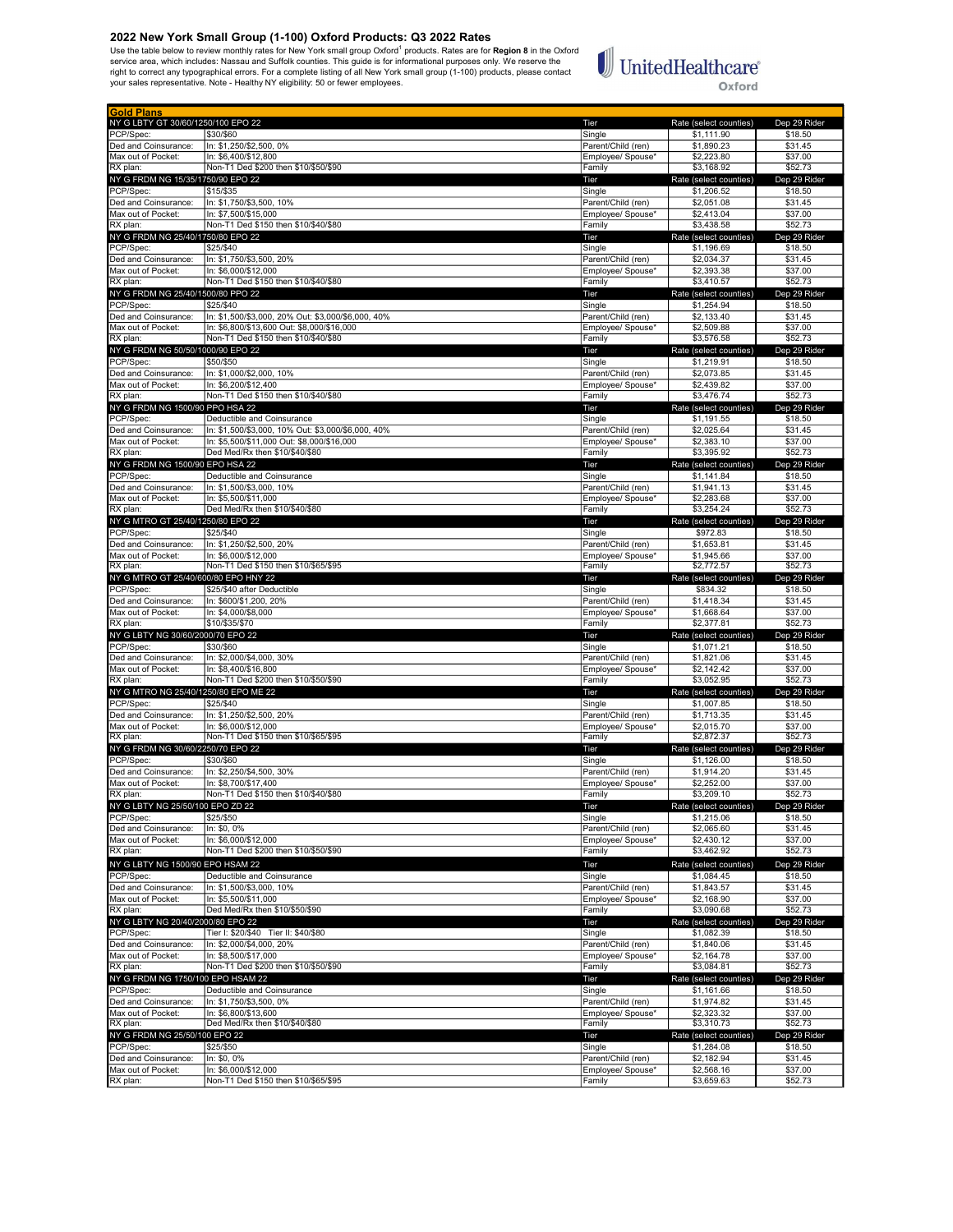Use the table below to review monthly rates for New York small group Oxford<sup>1</sup> products. Rates are for **Region 8** in the Oxford<br>service area, which includes: Nassau and Suffolk counties. This guide is for informational pur



| <b>Silver Plans</b>                                |                                                                       |                                         |                                      |                         |
|----------------------------------------------------|-----------------------------------------------------------------------|-----------------------------------------|--------------------------------------|-------------------------|
| NY S LBTY NG 40/70/3000/65 EPO 22                  |                                                                       | Tier                                    | Rate (select counties)               | Dep 29 Rider            |
| PCP/Spec:<br>Ded and Coinsurance:                  | \$40/\$70<br>In: \$3,000/\$6,000, 35%                                 | Single<br>Parent/Child (ren)            | \$953.82<br>\$1,621.49               | \$18.50<br>\$31.45      |
| Max out of Pocket:                                 | In: \$8,700/\$17,400                                                  | Employee/ Spouse*                       | \$1,907.64                           | \$37.00                 |
| RX plan:                                           | Non-T1 Ded \$200 then \$10/\$50/\$90                                  | Family                                  | \$2,718.39                           | \$52.73                 |
| NY S FRDM NG 40/70/3000/65 EPO 22                  |                                                                       | Tier                                    | Rate (select counties)               | Dep 29 Rider            |
| PCP/Spec:                                          | \$40/\$70                                                             | Single                                  | \$1,007.89                           | \$18.50                 |
| Ded and Coinsurance:<br>Max out of Pocket:         | In: \$3,000/\$6,000, 35%<br>In: \$8,700/\$17,400                      | Parent/Child (ren)<br>Employee/ Spouse* | \$1,713.41<br>\$2,015.78             | \$31.45<br>\$37.00      |
| RX plan:                                           | Non-T1 Ded \$200 then \$10/\$40/\$80                                  | Family                                  | \$2,872.49                           | \$52.73                 |
| NY S LBTY NG 30/75/3500/60 EPO 22                  |                                                                       | Tier                                    | Rate (select counties)               | Dep 29 Rider            |
| PCP/Spec:                                          | \$30/\$75                                                             | Single                                  | \$934.02                             | \$18.50                 |
| Ded and Coinsurance:                               | In: \$3,500/\$7,000, 40%                                              | Parent/Child (ren)                      | \$1,587.83                           | \$31.45                 |
| Max out of Pocket:<br>RX plan:                     | In: \$8,700/\$17,400<br>Non-T1 Ded \$200 then \$10/\$50/50%, max 800% | Employee/ Spouse*<br>Family             | \$1,868.04<br>\$2,661.96             | \$37.00<br>\$52.73      |
| NY S MTRO GT 30/80/3500/70 EPO 22                  |                                                                       | Tier                                    | Rate (select counties)               | Dep 29 Rider            |
| PCP/Spec:                                          | \$30/\$80                                                             | Single                                  | \$808.58                             | \$18.50                 |
| Ded and Coinsurance:                               | In: \$3,500/\$7,000, 30%                                              | Parent/Child (ren)                      | \$1,374.59                           | \$31.45                 |
| Max out of Pocket:                                 | In: \$8,700/\$17,400<br>Non-T1 Ded \$150 then \$10/\$65/\$95          | Employee/ Spouse*                       | \$1,617.16<br>\$2,304.45             | \$37.00                 |
| RX plan:<br>NY S FRDM NG 30/60/2000/80 PPO HSA 22  |                                                                       | Family<br>Tier                          | Rate (select counties)               | \$52.73<br>Dep 29 Rider |
| PCP/Spec:                                          | \$30/\$60 after Deductible                                            | Single                                  | \$1,059.84                           | \$18.50                 |
| Ded and Coinsurance:                               | In: \$2,000/\$4,000, 20% Out: \$4,000/\$8,000, 50%                    | Parent/Child (ren)                      | \$1,801.73                           | \$31.45                 |
| Max out of Pocket:                                 | In: \$6,900/\$13,800 Out: \$10,500/\$21,000                           | Employee/ Spouse*                       | \$2.119.68                           | \$37.00                 |
| RX plan:                                           | Ded Med/Rx then \$10/\$40/\$80                                        | Family                                  | \$3,020.54                           | \$52.73                 |
| NY S LBTY GT 25/50/4500/50 EPO 22<br>PCP/Spec:     | \$25/\$50                                                             | Tier<br>Single                          | Rate (select counties)<br>\$916.35   | Dep 29 Rider<br>\$18.50 |
| Ded and Coinsurance:                               | In: \$4,500/\$9,000, 50%                                              | Parent/Child (ren)                      | \$1,557.80                           | \$31.45                 |
| Max out of Pocket:                                 | In: \$8.700/\$17.400                                                  | Employee/ Spouse*                       | \$1,832.70                           | \$37.00                 |
| RX plan:                                           | Non-T1 Ded \$200 then \$10/\$50/\$90                                  | Family                                  | \$2,611.60                           | \$52.73                 |
| NY S FRDM NG 40/70/3000/65 PPO 22                  |                                                                       | Tier                                    | Rate (select counties)               | Dep 29 Rider            |
| PCP/Spec:<br>Ded and Coinsurance:                  | \$40/\$70<br>In: \$3.000/\$6.000, 35% Out: \$4.000/\$8.000, 50%       | Single<br>Parent/Child (ren)            | \$1,057.09<br>\$1,797.05             | \$18.50<br>\$31.45      |
| Max out of Pocket:                                 | In: \$8,700/\$17,400 Out: \$10,500/\$21,000                           | Employee/ Spouse*                       | \$2,114.18                           | \$37.00                 |
| RX plan:                                           | Non-T1 Ded \$200 then \$10/\$40/\$80                                  | Family                                  | \$3,012.71                           | \$52.73                 |
| NY S FRDM NG 25/50/2250/80 EPO HSA 22              |                                                                       | Tier                                    | Rate (select counties)               | Dep 29 Rider            |
| PCP/Spec:                                          | \$25/\$50 after Deductible                                            | Single                                  | \$1,018.44                           | \$18.50                 |
| Ded and Coinsurance:<br>Max out of Pocket:         | In: \$2,250/\$4,500, 20%<br>In: \$6,900/\$13,800                      | Parent/Child (ren)<br>Employee/ Spouse* | \$1,731.35<br>\$2,036.88             | \$31.45<br>\$37.00      |
| RX plan:                                           | Ded Med/Rx then \$10/\$40/\$80                                        | Family                                  | \$2,902.55                           | \$52.73                 |
| NY S FRDM NG 2000/70 EPO HSA 22                    |                                                                       | Tier                                    | Rate (select counties)               | Dep 29 Rider            |
| PCP/Spec:                                          | Deductible and Coinsurance                                            | Single                                  | \$999.72                             | \$18.50                 |
| Ded and Coinsurance:                               | In: \$2,000/\$4,000, 30%                                              | Parent/Child (ren)                      | \$1,699.52                           | \$31.45                 |
| Max out of Pocket:<br>RX plan:                     | In: \$7,050/\$14,100<br>Ded Med/Rx then \$10/\$40/\$80                | Employee/ Spouse*<br>Family             | \$1,999.44<br>\$2,849.20             | \$37.00<br>\$52.73      |
| NY S MTRO NG 30/80/3500/70 EPO ME 22               |                                                                       | Tier                                    | Rate (select counties)               | Dep 29 Rider            |
| PCP/Spec:                                          | \$30/\$80                                                             | Single                                  | \$837.70                             | \$18.50                 |
| Ded and Coinsurance:                               | In: \$3,500/\$7,000, 30%                                              | Parent/Child (ren)                      | \$1,424.09                           | \$31.45                 |
| Max out of Pocket:                                 | In: \$8,700/\$17,400                                                  | Employee/ Spouse*                       | \$1.675.40                           | \$37.00                 |
| RX plan:<br>NY S LBTY NG 25/50/2500/80 EPO HSA 22  | Non-T1 Ded \$150 then \$10/\$65/\$95                                  | Family<br>Tier                          | \$2,387.45<br>Rate (select counties) | \$52.73<br>Dep 29 Rider |
| PCP/Spec:                                          | \$25/\$50 after Deductible                                            | Single                                  | \$953.00                             | \$18.50                 |
| Ded and Coinsurance:                               | In: \$2,500/\$5,000, 20%                                              | Parent/Child (ren)                      | \$1,620.10                           | \$31.45                 |
| Max out of Pocket:                                 | In: \$6.900/\$13.800                                                  | Employee/ Spouse*                       | \$1,906.00                           | \$37.00                 |
| RX plan:                                           | Ded Med/Rx then \$10/\$50/\$90                                        | Family                                  | \$2,716.05                           | \$52.73                 |
| NY S MTRO GT 35/50/3500/70 EPO HSA 22<br>PCP/Spec: | \$35/\$50 after Deductible                                            | Tier<br>Single                          | Rate (select counties)<br>\$768.68   | Dep 29 Rider<br>\$18.50 |
| Ded and Coinsurance:                               | In: \$3,500/\$7,000, 30%                                              | Parent/Child (ren)                      | \$1,306.76                           | \$31.45                 |
| Max out of Pocket:                                 | In: \$7.050/\$14.100                                                  | Employee/ Spouse*                       | \$1,537.36                           | \$37.00                 |
| RX plan:                                           | Ded Med/Rx then \$10/\$65/50%, max \$800                              | Family                                  | \$2,190.74                           | \$52.73                 |
| NY S MTRO NG 50/100/100 EPO ZD 22                  |                                                                       | Tier                                    | Rate (select counties)               | Dep 29 Rider            |
| PCP/Spec:<br>Ded and Coinsurance:                  | \$50/\$100<br>In: \$0, 0%                                             | Single<br>Parent/Child (ren)            | \$940.62<br>\$1,599.05               | \$18.50<br>\$31.45      |
| Max out of Pocket:                                 | In: \$8,700/\$17,400                                                  | Employee/ Spouse*                       | \$1,881.24                           | \$37.00                 |
| RX plan:                                           | Non-T1 Ded \$150 then \$10/\$65/\$95                                  | Family                                  | \$2,680.77                           | \$52.73                 |
| NY S LBTY NG 4000/80 EPO HSAM 22                   |                                                                       | Tier                                    | Rate (select counties)               | Dep 29 Rider            |
| PCP/Spec:<br>Ded and Coinsurance:                  | Deductible and Coinsurance<br>In: \$4,000/\$8,000, 20%                | Single<br>Parent/Child (ren)            | \$896.06<br>\$1,523.30               | \$18.50<br>\$31.45      |
| Max out of Pocket:                                 | In: \$7,050/\$14,100                                                  | Emplovee/ Spouse*                       | \$1,792.12                           | \$37.00                 |
| RX plan:                                           | Ded Med/Rx then \$10/\$50/\$90                                        | Family                                  | \$2,553.77                           | \$52.73                 |
| NY S LBTY NG 50/100/100 EPO ZD 22                  |                                                                       | Tier                                    | Rate (select counties)               | Dep 29 Rider            |
| PCP/Spec:                                          | \$50/\$100                                                            | Single                                  | \$1,063.85                           | \$18.50                 |
| Ded and Coinsurance:<br>Max out of Pocket:         | In: \$0, 0%<br>In: \$8,700/\$17,400                                   | Parent/Child (ren)<br>Emplovee/ Spouse* | \$1,808.55<br>\$2,127.70             | \$31.45<br>\$37.00      |
| RX plan:                                           | Non-T1 Ded \$150 then \$10/\$65/\$95                                  | Family                                  | \$3,031.97                           | \$52.73                 |
| NY S LBTY NG 25/45/5000/50 EPO 22                  |                                                                       | Tier                                    | Rate (select counties)               | Dep 29 Rider            |
| PCP/Spec:                                          | Tier I: \$25/\$45 Tier II: \$45/\$75                                  | Single                                  | \$925.09                             | \$18.50                 |
| Ded and Coinsurance:                               | In: \$5,000/\$10,000, 50%                                             | Parent/Child (ren)                      | \$1,572.65                           | \$31.45                 |
| Max out of Pocket:<br>RX plan:                     | In: \$8,700/\$17,400<br>Non-T1 Ded \$200 then \$10/\$50/\$90          | Employee/ Spouse*<br>Family             | \$1,850.18<br>\$2,636.51             | \$37.00<br>\$52.73      |
| NY S LBTY NG 40/70/4500/60 EPO 22                  |                                                                       | Tier                                    | Rate (select counties)               | Dep 29 Rider            |
| PCP/Spec:                                          | \$40/\$70                                                             | Single                                  | \$935.55                             | \$18.50                 |
| Ded and Coinsurance:                               | In: \$4,500/\$9,000, 40%                                              | Parent/Child (ren)                      | \$1,590.44                           | \$31.45                 |
| Max out of Pocket:<br>RX plan:                     | In: \$8,700/\$17,400<br>Non-T1 Ded \$200 then \$10/\$50/\$90          | Employee/ Spouse*<br>Family             | \$1,871.10<br>\$2,666.32             | \$37.00<br>\$52.73      |
| NY S FRDM NG 50/100/100 EPO ZD 22                  |                                                                       | Tier                                    | Rate (select counties)               | Dep 29 Rider            |
| PCP/Spec:                                          | \$50/\$100                                                            | Single                                  | \$1,121.35                           | \$18.50                 |
| Ded and Coinsurance:                               | In: \$0, 0%                                                           | Parent/Child (ren)                      | \$1,906.30                           | \$31.45                 |
| Max out of Pocket:                                 | In: \$8,700/\$17,400                                                  | Employee/ Spouse*                       | \$2,242.70                           | \$37.00                 |
| RX plan:<br>NY S MTRO GT 40/70/3000/65 EPO 22      | Non-T1 Ded \$150 then \$10/\$65/\$95                                  | Family<br>Tier                          | \$3,195.85<br>Rate (select counties) | \$52.73<br>Dep 29 Rider |
| PCP/Spec:                                          | \$40/\$70                                                             | Single                                  | \$843.34                             | \$18.50                 |
| Ded and Coinsurance:                               | In: \$3,000/\$6,000, 35%                                              | Parent/Child (ren)                      | \$1,433.68                           | \$31.45                 |
| Max out of Pocket:                                 | In: \$8,700/\$17,400                                                  | Employee/ Spouse*                       | \$1,686.68                           | \$37.00                 |
| RX plan:                                           | Non-T1 Ded \$200 then \$10/\$50/\$90                                  | Family                                  | \$2,403.52                           | \$52.73                 |